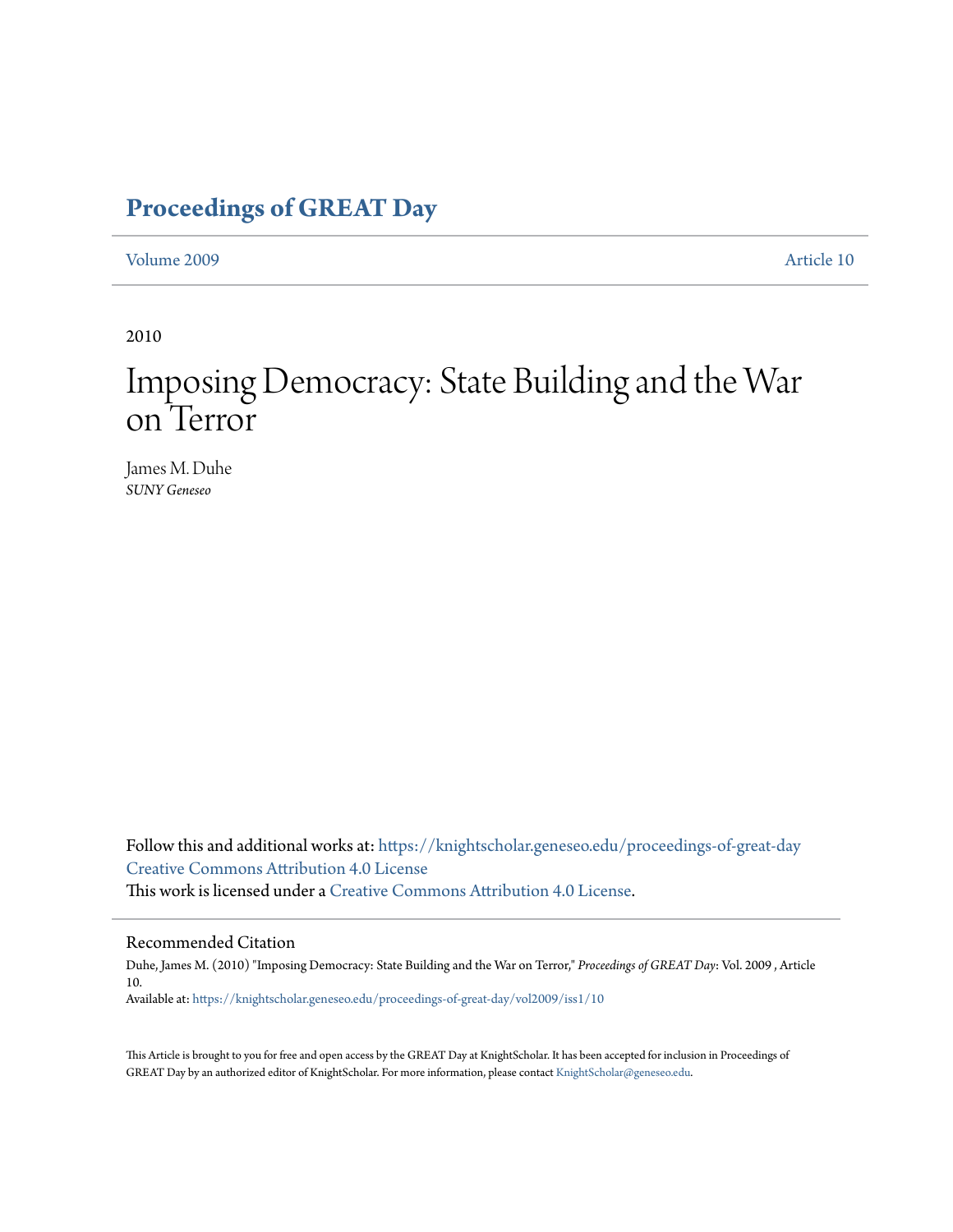# Submitted by James M. Duhe Imposing Democracy: State Building and the War on Terror



### **Abstract**

The terrorist attacks of September 11, 2001 fundamentally reprioritized US foreign policy. In this environment the Bush administration crafted what came to be known as the Bush Doctrine. Though a precise definition of the Bush Doctrine remains contested, definitions typically include the idea that the United States may preemptively attack countries harboring terrorists, and that the US should support the spread of democracy. But, after eight years, the United States is not safer. This paper analyzes democratization as a theory and as an element of the Bush Doctrine through case studies of Iraq and Afghanistan. By tying the notion of victory in the War on Terror to democratization, the United States has angered many Afghanis and Iraqis, wasted an enormous amount of resources, and damaged its relations with other countries. Overall, efforts by the Bush administration to impose democracy in these countries have counterproductive at combating terrorism. I conclude with policy prescriptions for the Obama administration, namely that America must remove itself from the political processes of Iraq and Afghanistan, rebuild ties with the international community, and develop a strategy for complete American withdrawal from these areas.

Since September 11, 2001 terrorism has been a chief concern of American national security. The days of US protection from foreign threats because of its geography are long gone. Al Qaeda displayed not only its ability to attack the United States, but that it was capable of doing so from American soil. From lone snipers to anthrax delivered through the mail, Americans became acutely aware of the potential for additional terrorist attacks. Fortunately, many experts agree that terrorists generally lack the logistical capabilities necessary to inflict mass casualties. Unfortunately, terrorists are constantly working to overcome these obstacles. Instead of conducting grandiose attacks, terrorists may use smaller, inexpensive strikes that require low levels of technical expertise and training. Regrettably, states (especially liberal democracies like the United States) have great difficulty countering this approach toward violence. States are bound by international norms and laws. Democracies like the United States are further constrained in the application of violence and surveillance in counterterrorism by popular consent. Given the ability of terrorist organizations to adapt and overcome state defenses, alternative methods are needed for states to preserve their national security from terrorist attacks.

In this environment, the Bush administration crafted what would later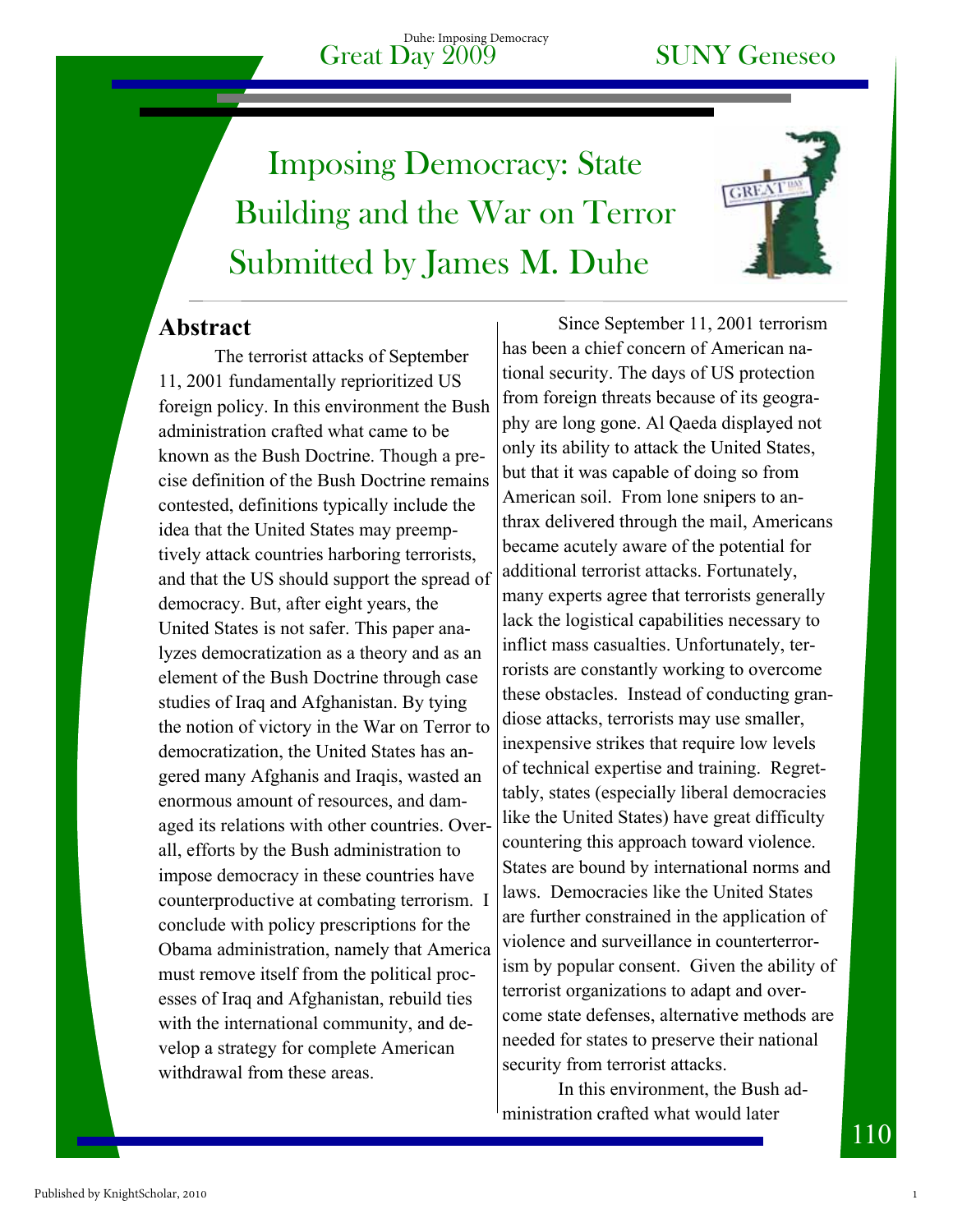become known as the Bush Doctrine. Although the precise definition of the Bush Doctrine is still in dispute, definitions typically include legitimizing preemptive strikes against perceived aggressors and using United States—supported democratization as a weapon in the "War on Terror" (for example, see Monten 2005). American backed democratization is a particularly interesting element of the War on Terror because it was a subtle tool capable of changing both government and citizenry. However, despite attempts by the Bush administration to use democratization to further its foreign policy agenda of eliminating terrorism, democratization in Iraq and Afghanistan has proved disastrous. In this paper, I will show how despite rational theoretical backing, problems resulting from the pledge to democratize Iraq and Afghanistan have greatly diminished America's capability to wage the War on Terror.

### **Definitions and Terms**

For this study, it is important that the language used be a clear as possible. Thus, for the purpose of this essay, I must define several words. Essential to my argument is democratization. For this term, I borrow a definition from Edward Mansfield and Jack Snyder's book *Electing to Fight*. To democratize is to, "try to create favorable institutional conditions in the sequence most likely to foster successful, peaceful democratic transitions" (2007, 16). This definition is exceptional because it identifies the essence of democracy (governance with popular sovereignty rested in the will of the people); but, does not necessitate a successful transition to democracy. This is important be-

cause, despite best intentions, there is no guarantee that democratization will actually result in the formation of a democratic state. This is very logical. Since it is impossible to predict the future, how can a reasonable definition of democratization be contingent on the emergence of a democratic state? Additionally, within the span of human history, no state is eternal. While the United States has been a relatively stable democracy for over the past 150 years, there is no guarantee that autocracy will not prevail in 100 years. It would be unfair to discount the long history of American democracy because of the potential emergence of an autocratic state in the future. The central argument of this paper regards the problems associated with continued American presence in Iraq and Afghanistan. Thus, to understand the motivations for continuous American involvement in these two countries, it is vital to perceive democratization as a process rather than a result.

War on Terror is the next important term to define. War on Terrorism, Global War on Terrorism, War on Terror, and terrorist are terms that were widely used by the Bush administration to describe and define its counterterrorist activities since 9-11. One of the largest obstacles to any serious study of US policy since this time has been the disambiguation of such confusing language. Discouragingly, the Bush administration made no effort to clarify its terms. In fact, in the case of prisoner detentions at Abu Ghraib and Guantanamo Bay, the Bush administration intentionally obfuscated these terms to provide leeway in gathering intelligence (Hersh 2004, 264). Thus, since the Bush administration has not identified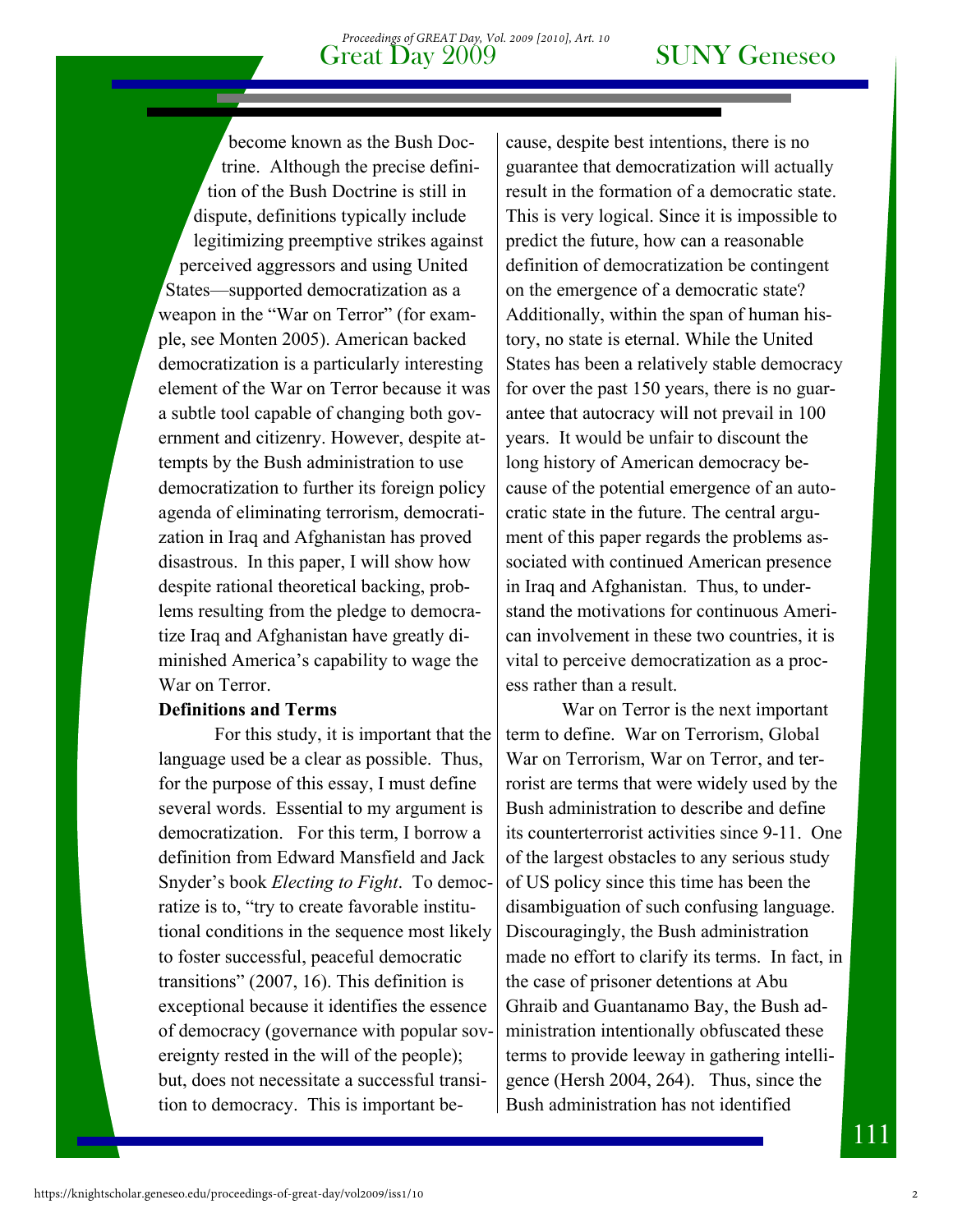# Great Day  $2009$  SUNY Geneseo

precise definitions, we must therefore look towards a practical usage. For this paper, I adapt Bruce Hoffman's definition and define terrorism as any attack conducted by a substate actor with the intent to cause fear in a given population achieve as an end (Hoffman 2006, 33). A "terrorist" is any person who commits an act of terrorism. Finally, terror is an emotion that can be evoked through acts of terrorism.

The decision to limit terrorism to the attacks of substate actors is very intentional. Admittedly, this is a hotly debated topic in the field of counterterrorism. Many argue some states have intentionally attacked civilians with the intention of instilling fear just like a substate actor would. Proponents of this belief might argue that actions by Nazis in concentration camps during the Holocaust should be considered terrorism just like the actions of the 9-11 hijackers; all human suffering caused by terrorism is equal. Thus, some might perceive separation between state—sponsored terrorism and substate terrorism, as unnecessary, ultimately reducing the effectiveness of counterterrorism at combating human suffering. However, allowing state sponsored terrorism into this discussion will becloud the topic at hand. The states of interest in my investigation are Afghanistan and Iraq. Prior to the American invasion in these countries, governments were brutally authoritarian. Both states would frequently commit horrible acts against citizens with the intent of inciting fear. Thus, the two groups must be separated if only to distinguish the actions of the former Iraqi and Afghani regimes from the actions of current substate groups currently in these countries.

 Obviously Global War on Terrorism, and the War on Terrorism do not connote the same thing. Furthermore, neither of these terms act45ually describes American counterterrorist policy since September 11, 2001. To be at war with terrorism is to be at war with an action. In this sense, an analogous policy to the War on Terrorism is the equally ineptly named American War on Illegal Immigration. Both illegal immigration and terrorism are abstract concepts. Although one might be able to identify a perpetrator of terrorism just as one may be able to identify an illegal immigrant, it is impossible to single out illegal immigration or terrorism. Because it is intangible, terrorism cannot be fought on a battlefield. One could attack terrorism insofar as the causes of terrorism could be eliminated, but attacking terrorism itself does not really mean anything. Because of this, neither of these terms will be used in my paper.

It is worth mentioning that another problem with the phrase Global War on Terrorism is that it alludes to US counterterrorist activity on a scale that it much larger than reality. America has made no great effort to eliminate terrorist movements that do not threaten US interests. For example, US activity to destroy the PPK or the Tamil Tigers has been notoriously absent from the War. Some may argue that this absence is actually a tactic in itself (Byman 2009, 472). By not going to war against all terrorism everywhere, the United States is less likely to draw the ire of terrorist groups that might otherwise have left America alone. Really, the War on Terror is with the terrorists who seek to harm to the United States. For all these reasons, Global War on Terror is an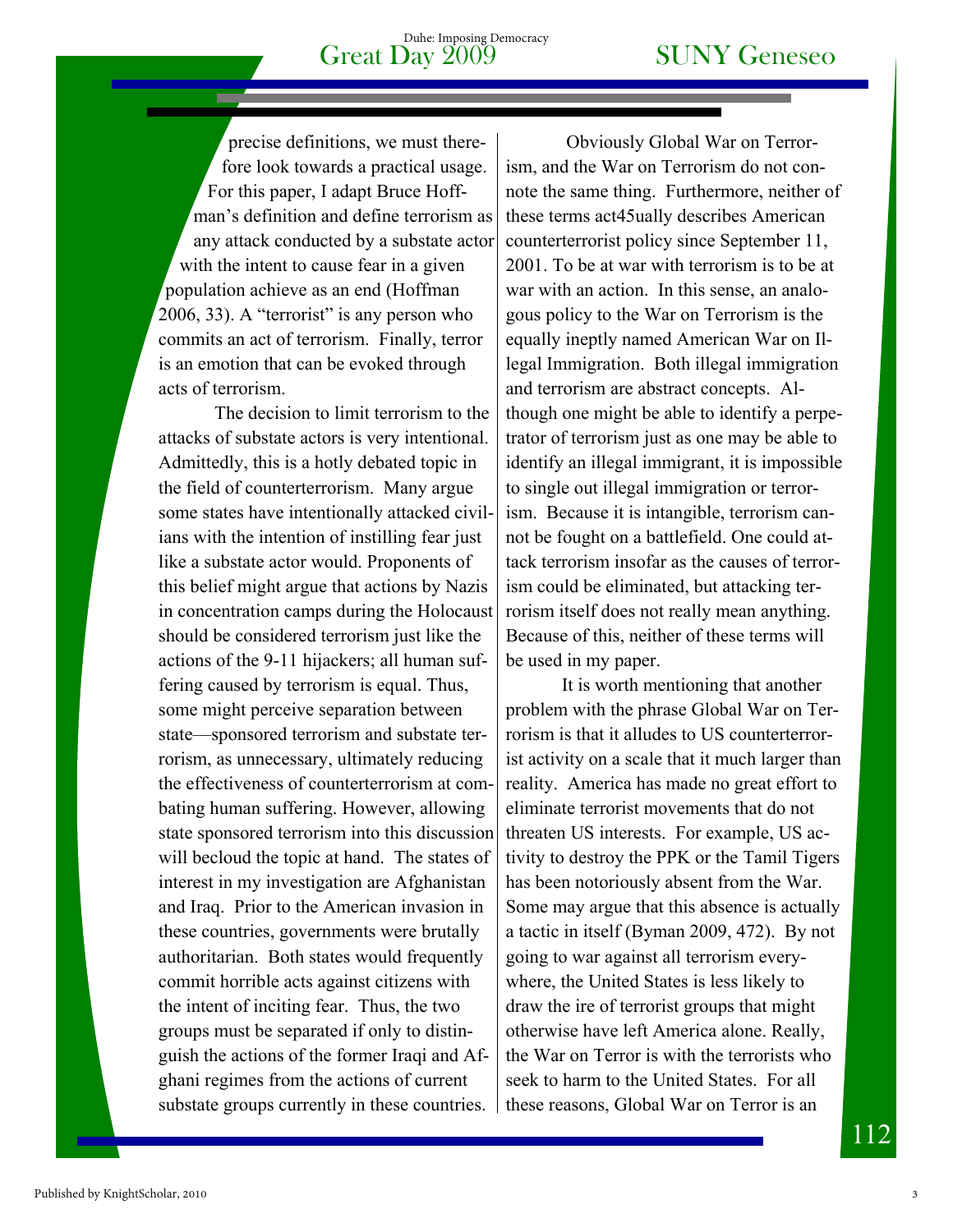inappropriate term to describe U.S. policy since 9-11.

I argue that War on Terror is the most suitable term to describe current US action. First, War on terror eliminates ambiguity in distinguishing between a terrorist and a freedom fighter who employs terrorism. It treats both of these groups the same. So long as a person uses terror to advance his agenda he is a terrorist and may be attacked by the United States. Furthermore, war on terror does not imply intent to eliminate terrorism itself. This is a necessary element in any description of current US counterterrorist policy since terrorism, as was just discussed, is virtually impossible to eliminate.

I would be remiss to ignore the recent change in recent policy changes made by the Obama administration regarding terminology. In March 2009, the Obama administration stated it was removing the term Global War on Terrorism and all similar terms from the lexicon of United States foreign policy (Baker 2009). Interestingly, the phrase chosen to replace War on Terror is Overseas Contingency Operation. Such a gesture was certainly intended to eliminate the implication that the United States is at war with Islam, and to break from the unending dedication of American resources to counterterrorism. As will be discussed later, I can certainly agree with these goals. However, the new term the Obama administration has chosen is not particularly good either. Breaking down the phrase, the first word is rather misleading. While it may be true that many of the fronts in the War on Terror are across the ocean, this is certainly not always the case. The idea to form the

Department of Homeland Security, was created immediately following 9-11, and was intended to "create a comprehensive and shared" national vision for the purpose of "defeating terrorism" (Office of Homeland Security 2002, i). The Bush administration correctly viewed the need for both domestic and international efforts to eliminate terrorism. By renaming the War on Terror as an overseas activity, appreciation for the utility of a two-pronged approach to fighting terrorists may be forgotten. The word "Contingency" is mystifying. For what activity is the exercise of American might strength a contingency? Diplomacy against terrorist is not an option. As stated, substate actors are less susceptible to the sticks and carrots of traditional diplomacy. The only word that accurately describes U.S. policy is Operation, which is really a meaningless term on its own. Since this term does a very poor job at actually describing American policy, I believe it would be best to continue using the term War on Terror.

### **American Motivations**

Let us now turn to the reasons for US democratization. After all, there must have been some purpose to the efforts that have now cost the United States almost \$864 billion (United States Congress Congressional Research Service, 16). A historical approach is best for understanding current motives. Realpolitick has typically guided American efforts at regime change (Pie Minxin, Amin Samia, and Garz Seth 2006, 64). "Only [since the early twentieth century has America's political ideals and its need to sustain domestic support for] nationbuilding compelled it to try to establish democratic rule in target nations." (Pie et al.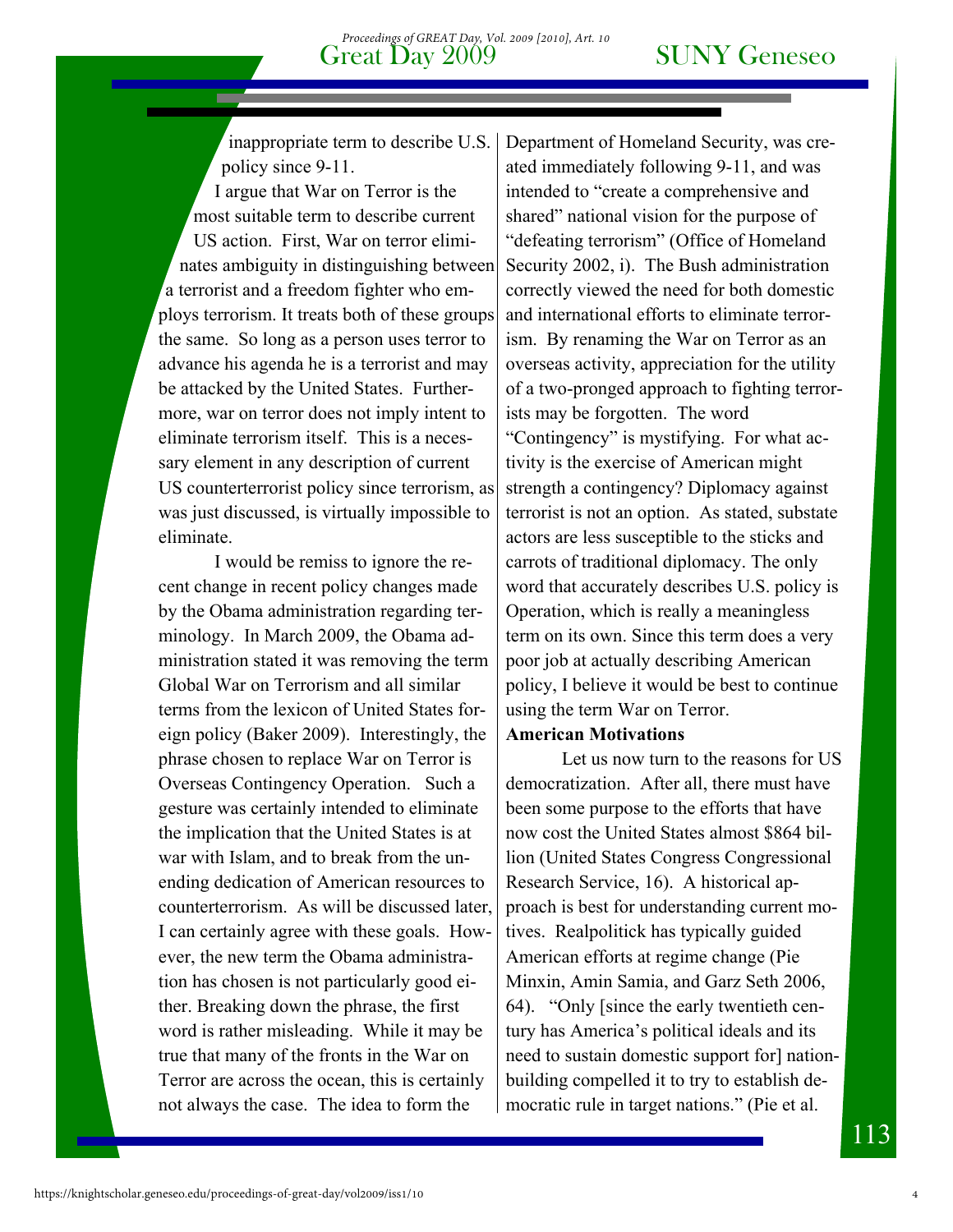2006, 65) To look beyond such gross simplifications of US policy as, "blood for oil," the Bush administration's motives for invading and democratizing Iraq and Afghanistan certainly included security. Afghanistan had been the safe haven for al Qaeda under the Taliban. In fact, al Qaeda underwent much of its organizational development in Afghanistan during the 1980s while fighting the Soviets. In what turned out to be a tragic irony, much of al Qaeda's development occurred as a direct result of American armament and training of mujahedeen during the Soviet Invasion (Bhutto 2008, 112-114). As al Qaeda was discovered to be the principal organizer of the terrorist attacks of September 11, 2001, it was no surprise that the United States saw Afghanistan as a major battleground in the War on Terror.

The case of Iraq was a bit more complicated. Initially, the United States claimed that Iraq possessed weapons of mass destruction (WMDs) it had acquired through a covert weapons development program (Galbraith 2006, 70). Had this been the case, Iraq would have been in violation of numerous international laws; notably, United Nations Security Council Resolutions 687, 678 and 1441 which all explicitly forbade Iraq from possessing or developing WMDs after the 1991 Gulf War. This breach of international law is obviously serious, but even if Iraq had possessed such weapons, it lacked the delivery system necessary to attack the U.S such as intercontinental ballistic missiles.

Nevertheless, the Bush administration argues that the Iraqi government under Saddam Hussein had the potential for selling

or distributing WMDs to enemies of America. Admittedly, this was rather unlikely. The secular Arab-nationalist Ba'ath Party (Iraq's governing party) would have been a strange bedfellow for the Sunni Islamist al Qaeda. An example of this disconnect is exemplified by Osama bin Laden's offer to Saudi King Fahd bin Abdul Aziz al Saud of the use of al Qaeda forces to defend Saudi Arabia from Iraq during the first Gulf War. Although the offer was not accepted, it underscores the acrimonious relationship between Iraq and al Qaeda. Nevertheless, the Bush administration argued that an Iraqi alliance with al Qaeda against the United States was possible, thereby exacerbating American fear of terrorism. Given the stakes in nuclear conflicts, the fear created by the Bush administration was strong enough to cull dissent, even from many Democrats in Congress (Althaus and Largio 2006, 4). No American wanted to be responsible for opposing regime change in Iraq if the connection between the two groups were true.

In both cases, United States policy was to effect regime change. The Taliban was deposed because of the asylum it granted to al Qaeda operative. Former Iraqi President Saddam Hussein, the President of a country the United States believed was in contravention of international law and conspiring with terrorists, was removed from power as well. But once the dust settled after the invasions, new governments were needed for the two countries. To strengthen its national security, the United States needed to ensure that any successor government would be friendlier towards the United States than its predecessor. One possibility was for American instillation of a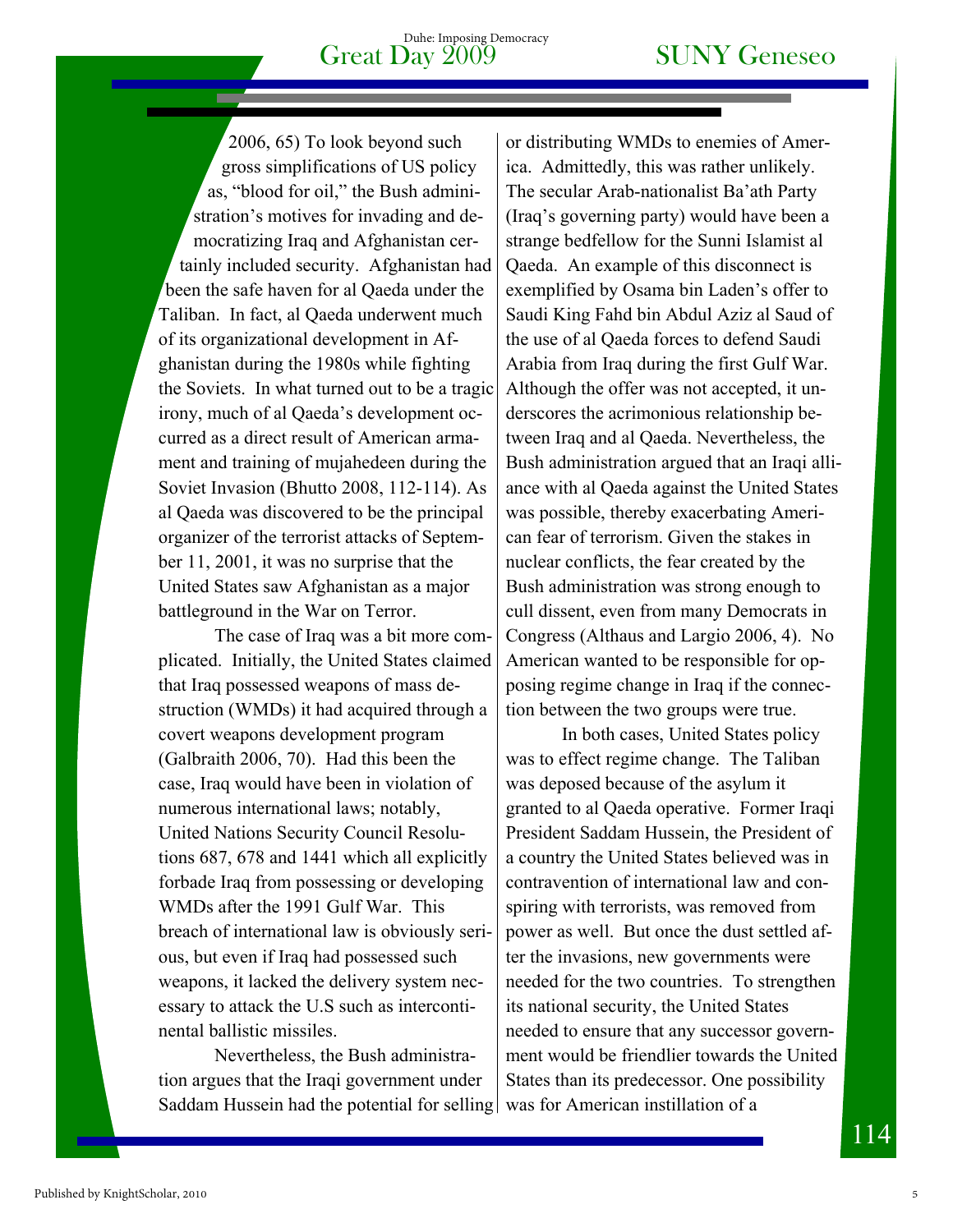dictatorship (as had been the hallmark of US foreign policy throughout the Cold War). However, American officials likely realized the danger in empowering dictators in already unstable countries particularly given the nature of terrorism. Arguably, support of dictatorships and authoritarianism was what led to the conditions in Afghanistan and Iraq in the first place. Instead, the Bush administration turned to democratization as the answer to its security dilemma.

### **Forging a Democratic Peace**

In his essay "Perpetual Peace" written in 1795, the political philosopher Immanuel Kant outlined what he believed would be necessary to stop states from going to war with one another. Although the terminology differs slightly between Kant's time and today, he essentially argued for three things: that all countries to democratize, that the depth and number of involvements of states in Intergovernmental Organizations (IGOs) increase, and that international trade increase (Kant [1795] 1970, 93- 98). Kant reasoned that democracies only tend to go to war in self defense (Kant [1795] 1970, 98). Thus, if all countries were democracies, there would be no war.

A democratic Iraq and Afghanistan would certainly not have been the end to all war everywhere. Nevertheless, the Bush administration reasoned that if these countries became democratic, they would absorb democratic ideals, and be likely to attack, or support attacks perpetrated against, the United States (Gause III, 2005). Of course, changing the "hearts and minds" of potential terrorist was an important goal. A strictly

state-focused approach would not necessarily have influenced subgovernmental terrorist groups. Theoretically however, encouraging democracy would also help diminish the potential for terrorism. The diminished potential would be through the growth of robust civil societies. The London School of Economics provides an excellent definition of civil society as, "the arena of uncoerced collective action around shared interests, purposes and values. Civil society is theoretically divorced from activities of the state, though in practice, this relationship may be negotiated" (London School of Economics, 2004). This concept is certainly familiar to Americans. From local religious groups to political action groups, Americans participate in many different manifestations of civil society. Important to this discussion is that many groups in civil society seek to effect change. Civil society provides a medium through which citizens can express discontent with the status quo without resorting to violence. Furthermore, to extrapolate from the theories of Ashtoush Varshney, the associations created by civil society might even help prevent the emergence of violence amongst Iraqis. This was an important consideration because of the deconstructed power relationship during the former Hussein regime between ruling Sunni and the demographically dominant Shi'a (not to mention the Kurds in Northern Iraq. Thus, in the aftermath of the Iraq and Afghanistan invasions, the United States began reestablishing the two countries as democracies.

To their credit, the Bush administration realized some of the serious roadblocks to democracy in these two states, and did attempt to remove them. Immediately after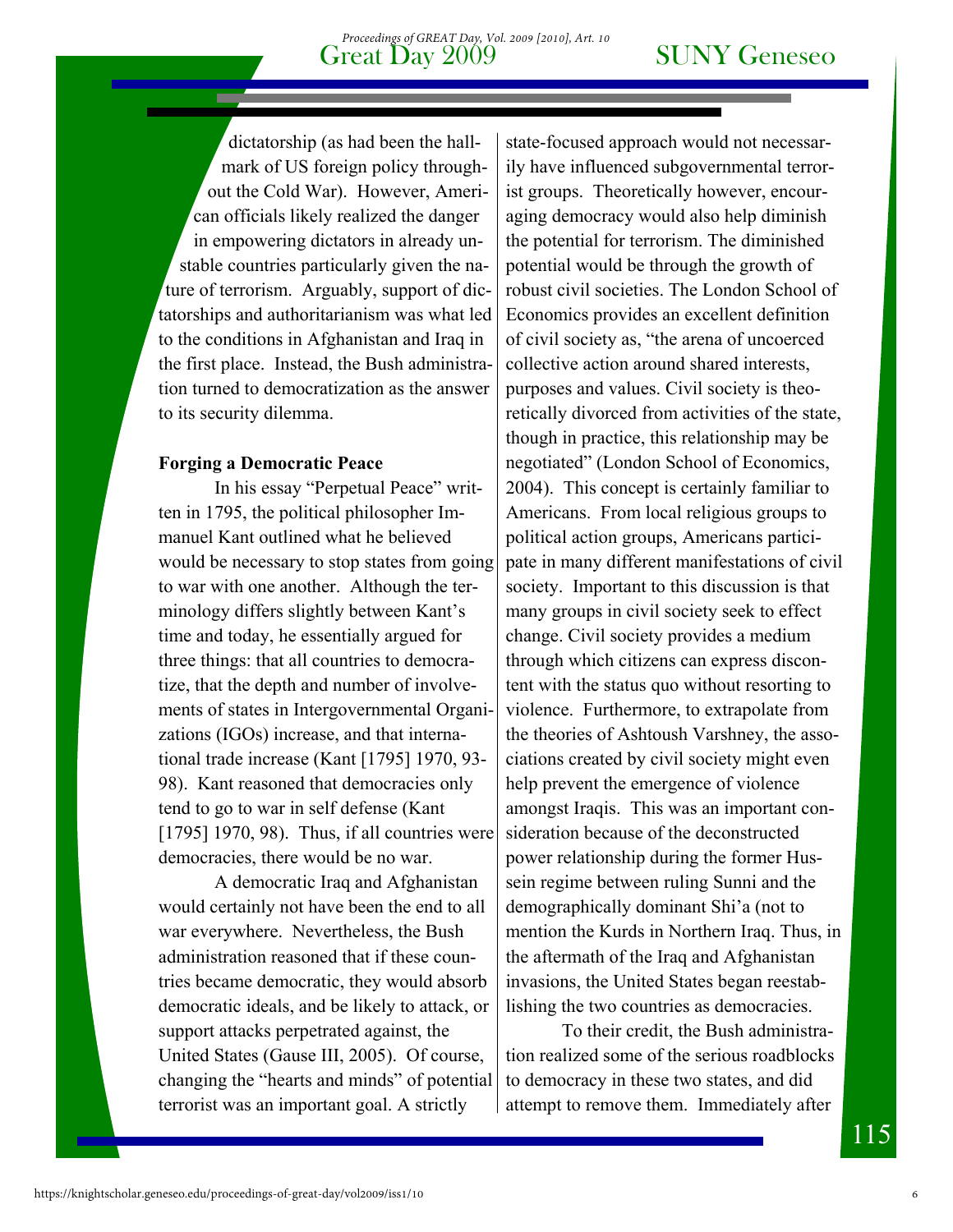the invasions, the Bush administration lifted many of its trade barriers with Iraq and Afghanistan. Theoretically, this enabled more international trade for the two countries. Furthermore, the United States brought in the Army Corps of Engineers and hired over 180,000 independent contractors to assist in the reconstruction of state infrastructure. As of August 2008 this has cost the United States Government over \$100 billion for Iraq alone (United States Congress. Congressional Budget Office 2008, 16). Ironically much of the infrastructure had been destroyed either as a direct result of American attacks during the invasion or by indigenous pillaging immediately following them. Assisting in infrastructure projects supported the development of business, in turn, promoting international trade. Furthermore, by providing Iraqis with basic amenities, the United States was clearly reaching out to the Iraqi polity in the hopes that a future elected government would not be explicitly anti-American.

The situation in Afghanistan was even worse than the situation in Iraq. Larry Goodson explains, "After conflict or regime change, societies usually require some degree of reconstruction… but the destruction in Afghanistan in late 2001 was far beyond what is usually encountered in such disrupted societies" (2006, 153). Because of this major issue, the United States relied on anti-Taliban groups to establish a process for transitioning sovereignty of Afghanistan to a freely-elected Afghan government rather than a US led coalition force (Goodson 2006, 157). This process, as laid out in the Bonn Accords, was obviously a pivotal step

in establishing democracy in Afghanistan. Democratic governance is impossible without a democratically elected government. By relying on local Afghanis to establish democracy, the United States – specifically the military – was free to fighting Taliban forces in the Afghan countryside. However, the lack of benchmarks for successful democratization combined with the inability of the United States to eradicate the Taliban from Afghanistan has prolonged the American presence without any end in sight.

Democratic Peace Theory (DPT) may have been a feasible solution for stopping terrorism, so long as it was executed properly. Although invasion and subsequent democratization are inherently state-level actions, the Bush administration believed these methods better than the alternative of trying to root out specific terrorist organizations. To a degree, they were correct. It is very difficult to completely destroy a terrorist group. First, simply finding a group may prove problematic. Obviously, as a subgovernmental group, there is no terrorist "state." Nor is there necessarily a need for one. With the advent of high-speed internet and the pervasiveness of telecommunications, terrorists can live virtually anywhere. Nevertheless, terrorist groups are attracted to weak and failed states such as Afghanistan or post-invasion Iraq (Gvosdev and Takeyh. 2009, 80). Weak and failed states may either be too weak to eliminate terrorists, or may even collude with certain organizations. This relationship provides terrorists with official documentation such as visas for travel, and provides a safe haven during the counterterrorist offensives of other countries. This was certainly the case for Afghanistan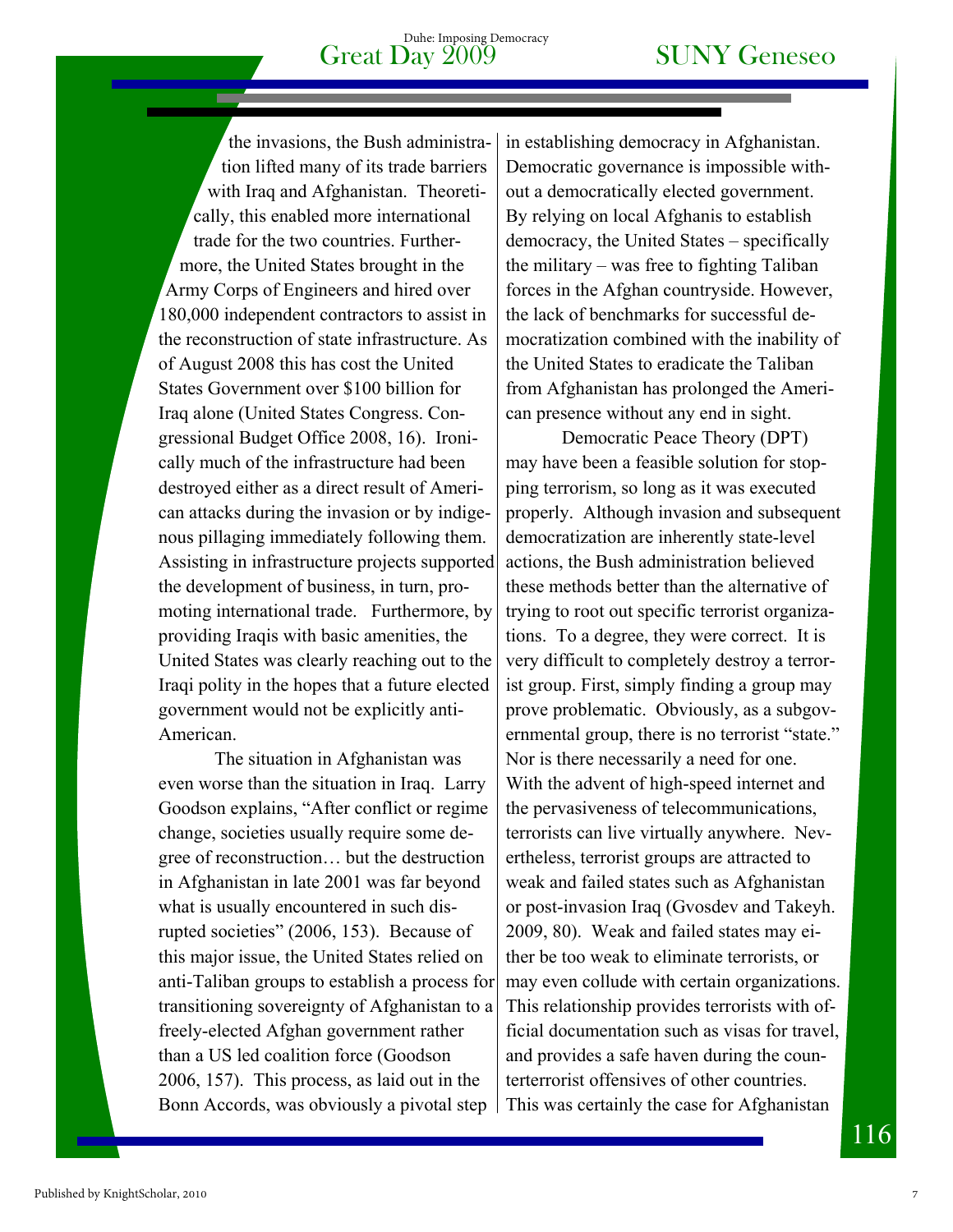which, under the Taliban, had worked with al Qaeda to train the Afghan military from 1997-2001 (Wright 2006, 355). For countries like the United States, the protection afforded to terrorist groups in weak and failed states from international norms respect state sovereignty can seriously infringe on effective counterterrorist campaigns (Patrick 2009, 102).

Another problem for most counterterrorist activity is identifying the organizational structure of terrorist organizations. Unlike the hierarchical style of "old terrorism," "new terrorism" is characterized by its nodal quality. Cells operate independently, and there is no direct links up or down a chain of command. Lacking the ability to link one terrorist to another, it is almost impossible to determine the size and leadership of a terrorist group. Furthermore, since the cells operate independently, "leadership" may even be an antiquated concept in the organizational structure of terrorist groups. When the United States attacked Afghanistan, and killed or capture many of who it believed to be top al Qaeda leaders, the movement did not die. In fact, as of this writing, Taliban forces have conquered much of the Swat region, just over the border in Pakistan. Even with Osama bin Laden in hiding, branches of al Qaeda live on and continue to fight and recruit. This resiliency combined with other qualities of new terrorism such as religious motivations and a desire to maximize casualties calls for a nonstate focused response (Howard 2009, 113). Since terrorists do not control states, they cannot be dealt with through coercion or tribute. To them, victory is zero-sum. Admittedly, the very notion of a "new" terrorism versus and "old" terrorism is debated. However, the characteristics of the terrorists fought in the War on Terror resemble "new terrorists" rather than "old terrorists." This is why I distinguish between the two groups.

It was not entirely unreasonable for the Bush administration to believe that its attempts to democratize Afghanistan and Iraq should have been successful. Since WWII America has successfully democratized two states: Japan and West Germany. Both of these democracies emerged from war-ravaged countries after having been previously ruled by authoritarian governments. Democratization occurred in both places despite a recent cult-of-personality surrounding the former leader as well (particularly salient for Iraqi reconstruction). Furthermore, since these countries democratized, neither had been involved in an international conflict. In fact, since WWII, Japan has not developed an official offensive military (albeit, this tradition sprang from provisions established in a Constitution drawn up by American military officials (Ike 1950, 24)). If the United States could harness the characteristics of successful democratization in Japan and West Germany, perhaps it would be possible to turn Afghanistan and Iraq into democracies as well.

 Taken at face value, the reasons for, the Bush administration's invasions of Iraq and Afghanistan are fairly reasonable. States, unlike amorphous terrorist groups, are easily identifiable and targetable by the military. The services these states provided to al Qaeda could be reduced or eliminated entirely through regime change. Democratization, had it been carried out properly,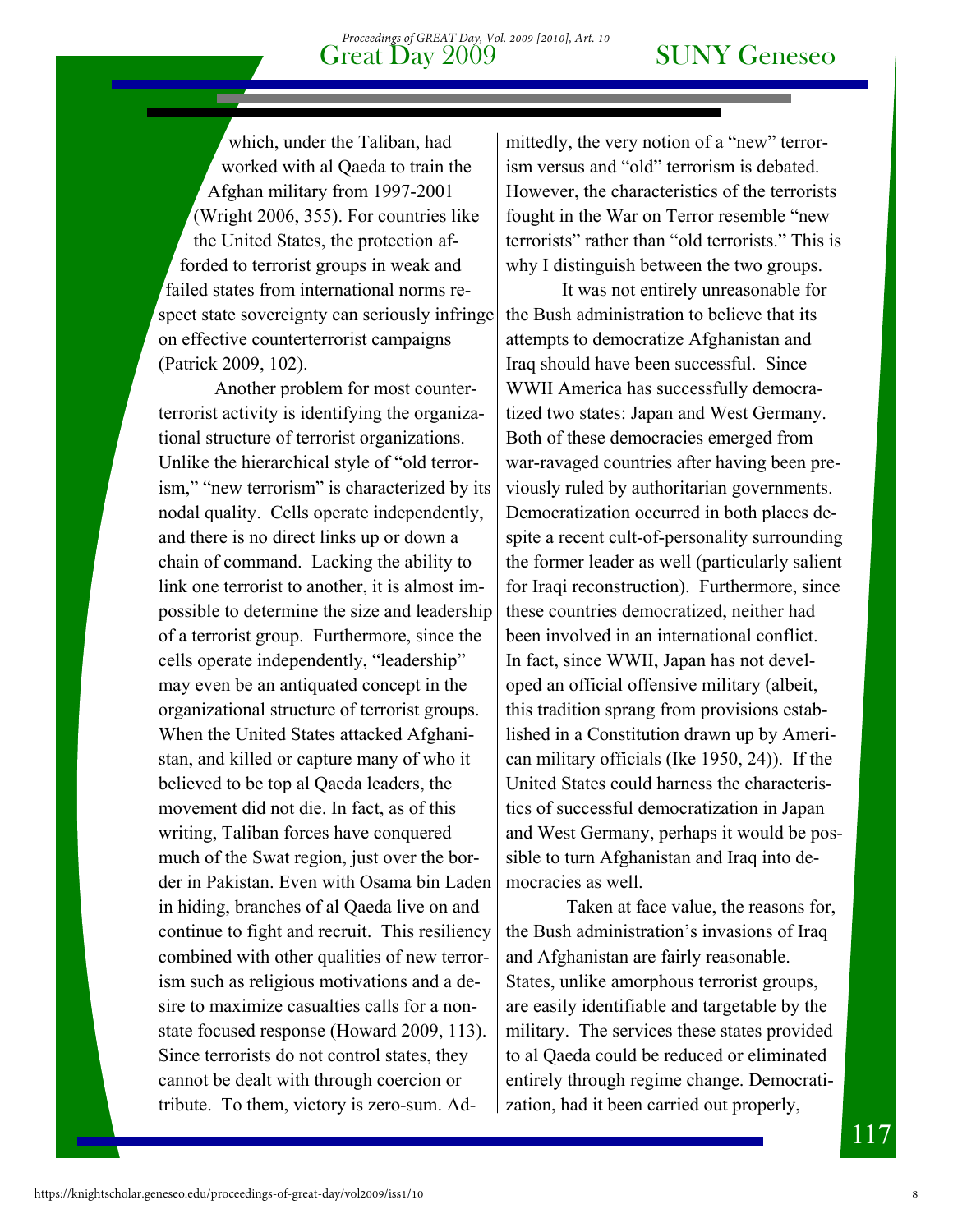could have further reduced the potential for terrorism.

### **The Shortcomings of Democratization**

With such a theoretically sound theory for democratization, why has democratization in Iraq and Afghanistan been a hindrance to the War on Terror? The answer is lies in how democratization has been shaped by political elites to define success in the two countries. In Afghanistan, after the initial invasion, the United States spent most of its time fighting against Taliban in the hills of Afghanistan. The United States correctly believed that by creating a secure environment in Afghanistan, it would be more likely that a democratic government could flourish (Fukuyama 2006, 234). However, neither the safe environment nor democracy ever emerged. To this day that United States military continues to fight against Taliban and al Qaeda forces throughout Afghanistan. The fighting is so intense that in late March 2009, President Barak Obama ordered an additional 17,000 troops to Afghanistan to "partner with Afghan security forces and go after insurgents along the border" (Obama 2009). Because of this instability, the Afghan national government has yet to gain control over the whole country. Facing internal insurrection, a burgeoning illegal drug trade, and a lack of infrastructure, Afghanistan has been unable to develop into the democracy necessary for DPT to take effect. Democracy has become the single criteria for victory in Afghanistan. Unfortunately, it has proven elusive.

As discussed earlier, before the 2003 invasion of Iraq, the United States used the

presence of WMDs and the association of Saddam Hussein and Osama bin Laden as a casus belli. So certain was the United States that it would encounter weapons of mass destruction during the invasion that media personnel were imbedded into American military squadrons (Galbraith 2006, 86— 87). However, after the invasion, in an international investigation by members of the Coalition of the Willing to determine if Saddam Hussein possessed WMDs at the time of the invasion. The report came back negative (Duelfer 2004). Internationally embarrassed and responsible for a failed state, the United States began to democratize Iraq. Admittedly, Iraq needed reconstruction independent of the presence or absence of weapons of mass destruction. However, for lack of any other legitimate reason for the invasion, the U.S. turned to democratization as the criteria for success. Thus, democratization, while a theoretically sound means of encouraging peace, has become an excuse for a continued American presence in Iraq and Afghanistan. It is this continued presence that has caused serious damage to the ability of the United States to wage the War on Terror.

### **The Problems of Continued United States Presence**

### **Angry Afghanistan, Infuriated Iraq**

One of the most obvious problems resulting from a continued U.S. presence based on democratization has been the anger aroused in Iraqi and Afghani citizens. Instead of being greeted, as Vice President Richard Cheney predicted, as "liberators," Coalition troops have been met with intense and overt hostility. It is far outside the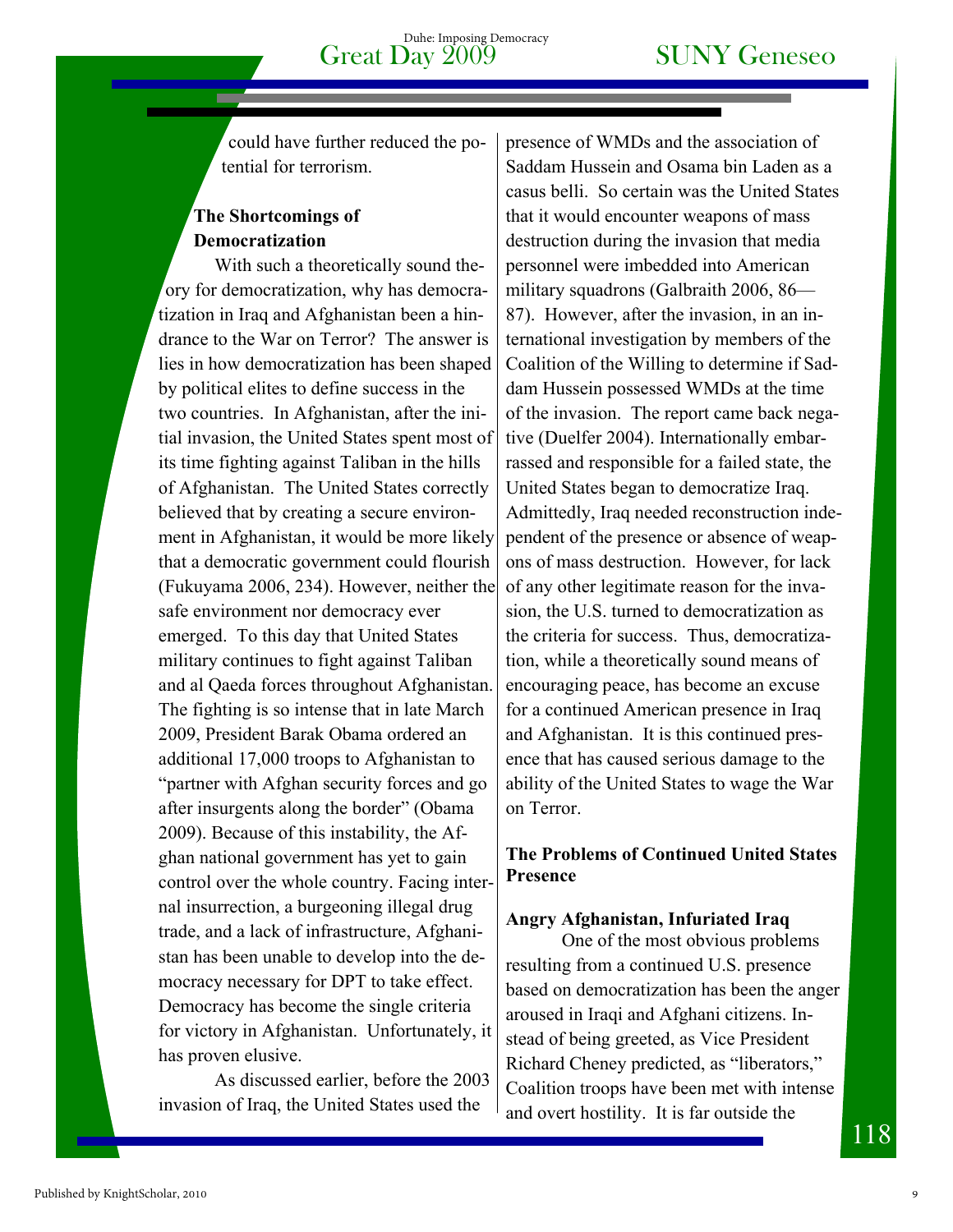scope of this essay to discuss the legitimacy of this anger. However, suffice to say that it exists, and it has a significant impact on how Iraq and Afghanistan have undergone democratic changes. It should be noted that anger is not necessarily just a negative element in state building. In fact, history has shown that anger can be used as a catalyst for regime change. However, anger, particularly when anger causes violence, makes the emergence of democratic institutions much less likely (Electing to Fight). As the United States continues its stay in Iraq and Afghanistan on the grounds that a democratic state will eventually emerge, this anger is counterproductive for achieving American objectives.

The emergence of religiously motivated political parties and ethnic separatist movements must be considered regarding their impact on democratization. Rather than address the specific goals of particular organizations, it is most useful to group them together when analyzing their impact on democratization efforts. For example, while one group may want an Iraqi Sunni state while another may desire a free Kursdish state, the most important aspect of these groups is that they all inhibit the ability of the US to engage in state-building, and have damaged Iraqi or Afghani conceptions of national unity.

Although the amount of money and manpower spent on private contractors to rebuild Iraq and Afghanistan has been immense, by far the United States military has played the largest role in reconstruction. Not only has the American military engaged in civil reconstruction, but its efforts to provide security to the two countries are indispensible for the emergence of democratic states. Although there is no clear, universal answer as to precisely what is needed and in what order conditions need to emerge to create democracy. Edward Mansfield and Jack Snyder (from whom my definition for democratization was taken) have written extensively since 1995 regarding the ordering of democratic institutions necessary for democracy to emerge. These two scholars argue in their book *Electing to Fight* that without the development of democratic institutions there can be no security, and thus, democracy, much less DPT, will not function. Others may claim that without security there can be no democratic institutions, obviously inhibiting democracy (Forman 2006, 196). No matter which side of this chicken—egg debate the reader falls, suffice to say that security is an crucial element important part to the state building process.

 Unfortunately, as mentioned earlier in this essay, terrorist attack methodology is remarkable for its simplicity, destructive capability and inability to be detected. Thus, despite its superior weaponry and training, one of the greatest threats to the American military in Iraq and Afghanistan has been terrorist attacks. Roadside bombs and small arms fire are a constant problem for the American military, and the costs of carrying out these attacks as opposed to preventing them seriously favors the attacker over the victim (Howard 2009, 113). Thus, while the United States has pegged victory in the War on Terror on the emergence of democracy in Iraq and Afghanistan, it is attempting to create democracy in an environment extremely hostile to the American presence.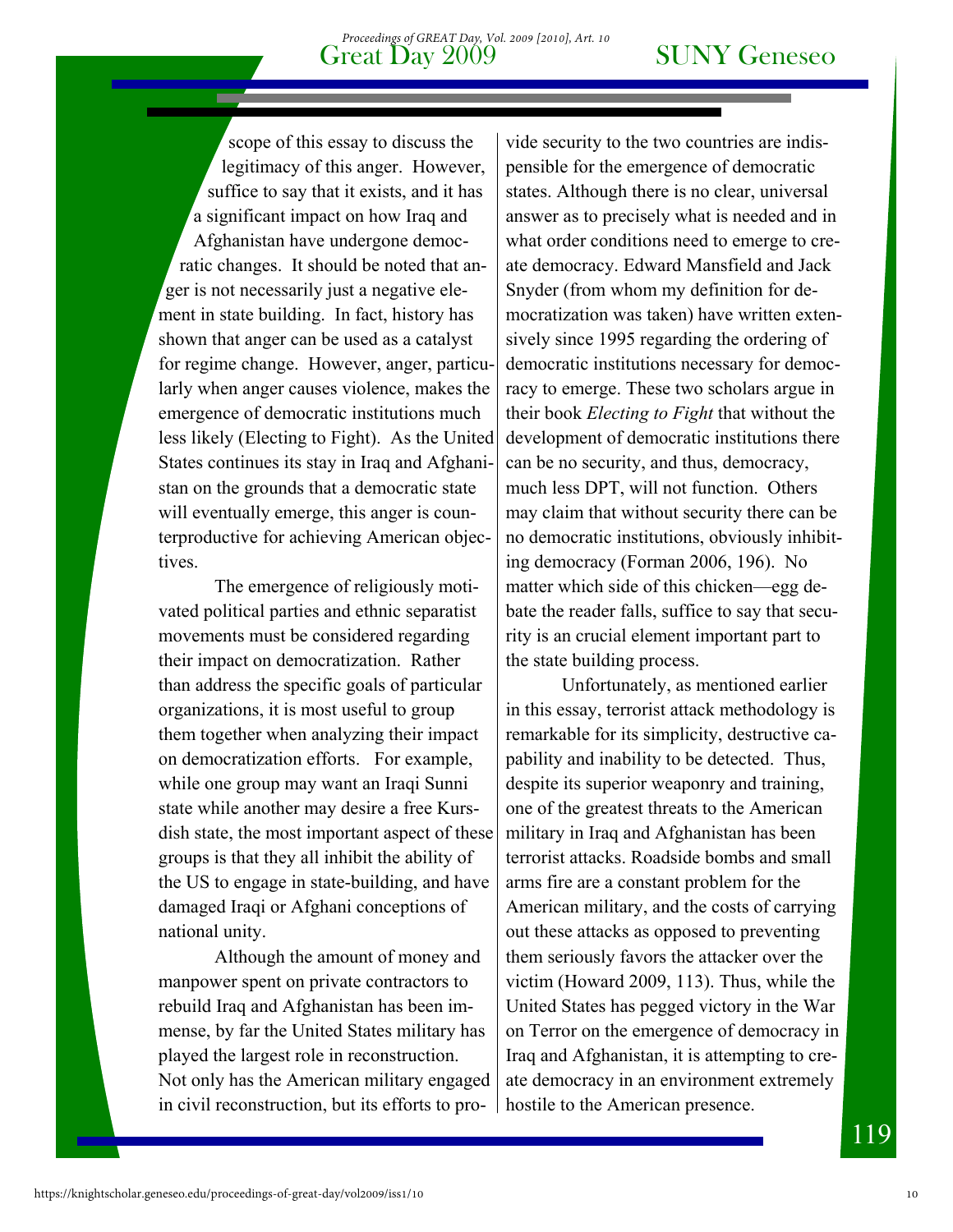Now consider how all of this within the context of the emergence of religiously motivated political organizations and separatist movements on democratization. These two types of organizations are considered linked in this essay because they share an important characteristic: they both tend to reject US involvement in state development. In Iraq, separatist movements cannot support US efforts because, at present, the US is not attempting to break up the Iraqi state. Admittedly, this is not always the case. Until 2006, prior to the Bush administration's troop "surge" in which an additional 30,000 troops were deployed to Iraq, the idea of a three state system was very possible. This is exemplified by the January 2005 referendum in which Iraqis in the Northern Kurdish region voted for their independence from the rest of Iraq. (Galbraith 2006, 193) Even though the Kurds in Northern Iraq had been an invaluable asset to the United States during the 2003 invasion, allowing the region to secede from the Iraqi state was an untenable solution for the Bush administration and the Maliki government. To allow a portion of Iraq to remove itself from the negotiating table regarding Iraqi reconstruction could have opened the floodgates for secession by other groups.

Afghanistan is in a different situation, but one no less hindered by separatist organizations. To fully grasp the difference, it should be recognized that the American invasion in 2001 was done with significant assistance by native Afghanis. The United Islamic Front for the Salvation of Afghanistan (UFI, and known to Western media as the "Northern Alliance") had worked extensively with the United States and Great Britian during the 2001 invasion. Immediately following the capture of Kabul, the UFI packed government positions with its cadres (Weinbaum 2006, 127). However, the ethnic composition of the North Alliance was such that it was dominated by Tajiks, Panjshiris, and Uzbeks; all relative minorities in Afghanistan. Absent from the alliance, and thus, the new government, were Pashtuns and Shia Muslim Hazaras which were the largest groups in Afghanistan, but whose members resided in eastern and southern parts of the country. As the Afghan bureaucracy became occupied by Northern Alliance loyalists, warlords from southern and eastern Afghanistan began to see perceive the newly formed Afghan government as illegitimate (Weinbaum 2006, 129). Thus, while the United States concerned itself with security in Afghanistan, the Afghan national government proved ineffective at governing in areas much beyond Kabul.

As for the specific dangers posed to democratization by religiously motivated political parties, distrust among Sunni and Shiites in Iraq almost caused a breakup of the state (Galbraith, 2006, 181-208). Iraqis Shiites, the majority Muslim faction in Iraq, had been the dominant force in drafting the Iraqi Constitution. Of course, Shiite dominance of the constitutional process was unacceptable to Sunni Iraqis who, with the De-Baathification of the Iraqi government, had already begun to see democratization as a not-so-subtle effort to remove Sunnis from the governing process. Furthermore, attempts by the Sunnis to take control of the government through democratic reform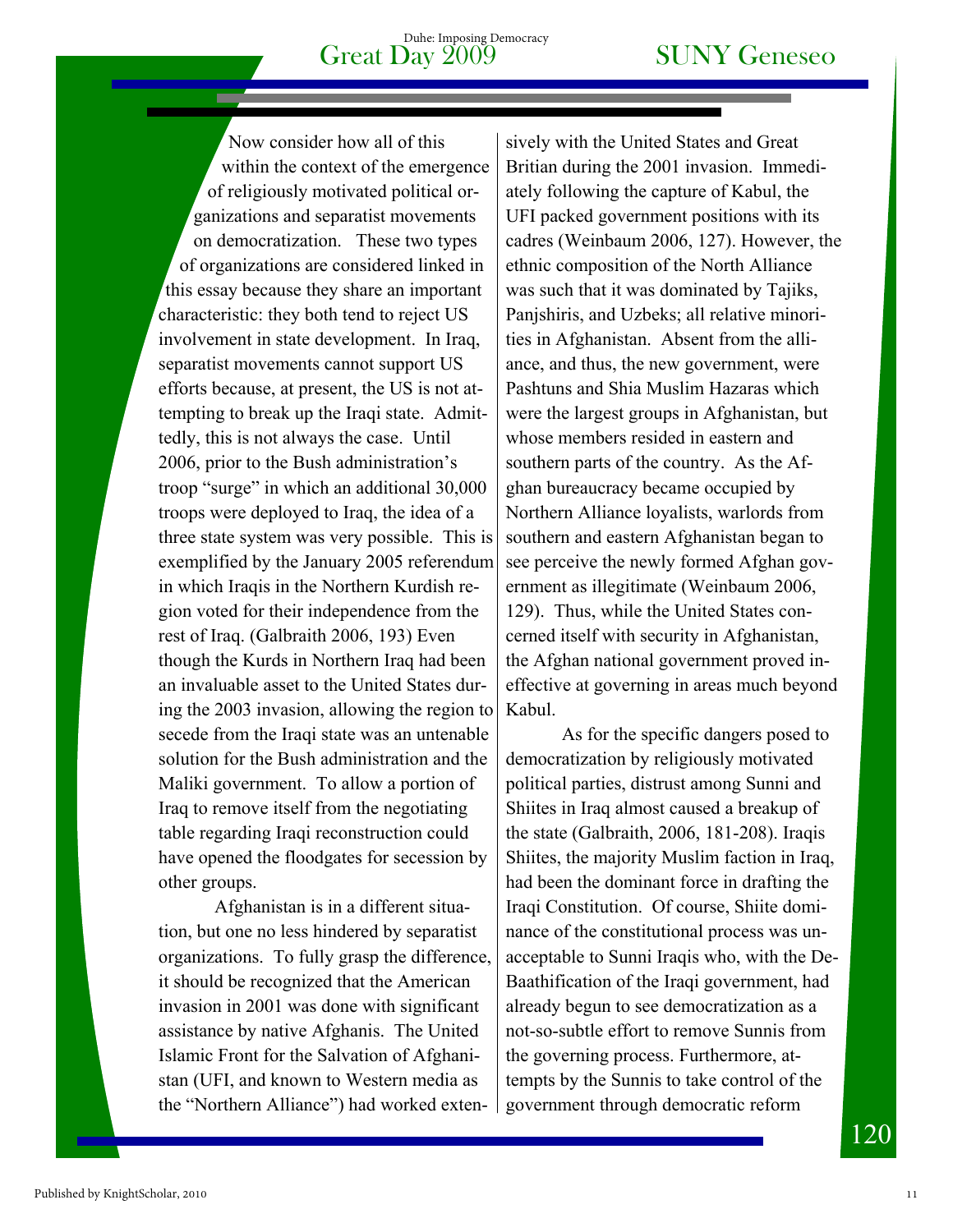were viewed by many former Ba'athists as a threat to their power. This caused Sunni representatives to object to "nearly everything that was proposed," (Galbraith 2006, 194) Subsequent attempts by the United States by the United States to pacify Sunni dissent ostracized the Shiite majority who felt that America was not really interested in forming a genuine democracy. Religious political parties were the logical outcome. They acted a the perfect venue for Sunnis to extend their political control over the process. As a minority group, political power was at a premium of importance.

With power concentrated in a few groups, and with the groups competing for power, sectarian violence erupted on a horrific scale. Sunni groups attacked Shiia groups and vice versa. With each attack came retaliations. Bigger attacks yielded bigger retaliation. The massive upswing in sectarian violence after the 2006 bombing of the al Askari Mosque is an excellent example of the blood feud that consumed Iraq Retaliations were common. It is believed that the bombing was the immediate cause of as many as 165 deaths, and most likely contributed to the upswing in violence that occurred for the months after the attack where average deaths per day rose from 11 to 34. (Galbraith 2006, 246) The violence was so prominent, a US intelligence reports released as late as August 2007 noted the disturbing frequency of sectarian violence as a major obstacle in establishing peace in Iraq.

Essentially, the political motivated religious groups and the separatist movements were fulfilling the gap in civil society generated by the destruction of the old regimes. Civil society is the lifeblood of democracy. Ashutosh Varshney , a scholar on ethnic conflict and civic life, defines civil society as "the part of our life that exists between the state on one hand and families on the other that allows people to come together on a variety of issues (2002, 4). Without the connections made through civil society, Varshney posits that the potential for violence in communities will increase. Although Varshney wrote these words of wisdom regarding the relationships between Hindus and Muslims in India, the same statement could easily be applied to Sunnis, Shi'a and Kurds in Iraq, or Tajiks and Pashtuns in Afghanistan. Without civil society there is violence, and as violence increases, the likelihood of democratization decreases.

### **The Poppy Production Dilemma**

The inability to administer governance on the part of the Afghan national government has enabled a massive upswing in the production of poppy in parts of Afghanistan. Afghanistan possess little arable land. Rocky, dry, and lacking even basic infrastructures in some regions, it is very difficult for Afghan farmers to scratch out a living. Because of the inhospitable climate, Afghan's main agricultural products are limited essentially to the few things that can grow easily. Among these are certain types of nuts, figs, and poppy. Poppy, a plant from which opium cam be extracted, is used in the production of many types of narcotics such as heroin and morphine. These drugs are intensely lucrative, and their production poses a serious concern for the fledgling Afghani government. Lawlessness and poor infrastructure makes the logistics of curtailing the production of poppy very difficult.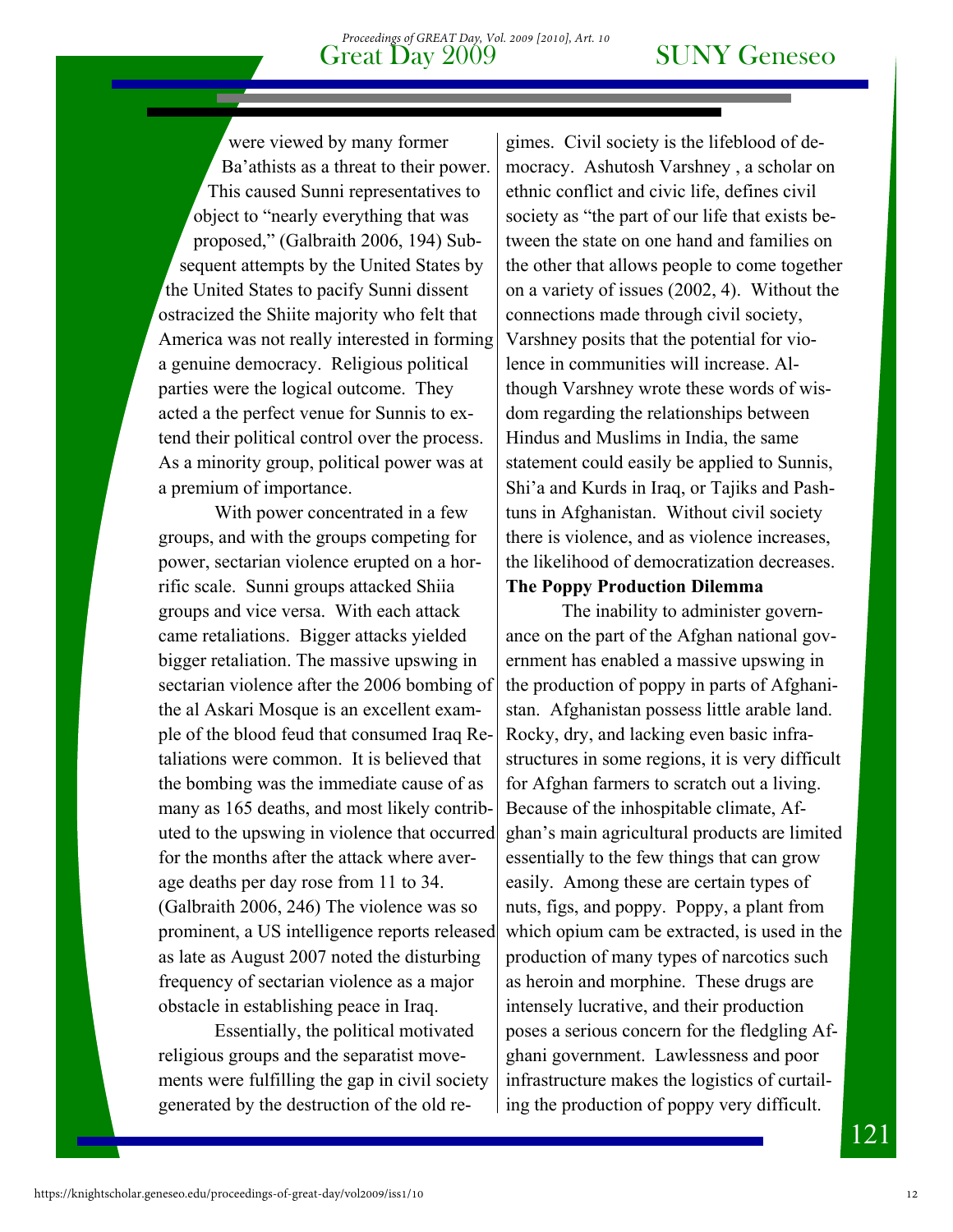Nevertheless, the unmitigated production of these goods can be very harmful. Drugs production and sale are a problem for any government, particularly those with poor domestic support facilities (rehabilitation centers, public health care clinics, etc.). Furthermore, the sale of poppy has been linked to narcoterrorism, and is a chief element in terrorist funding (Weinbaum 2006, 133). Ironically, during the reign of the Taliban, poppy production had been outlawed. However, after the Northern Alliance came to power, and certainly after the Northern alliance lost the ability to administer government across Afghanistan, poppy production has reached an all-time high (Weinbaum 2006, 126). Thus, the United States and the newly formed Afghan government finds itself in the tenuous position of both needing to stop the production of a crop that can by synthesized into a controlled substance, and the need for farmers to subsist. The United States has placed itself in a no—win situation regarding poppy production. If the United States destroys poppy crops to discourage narco-terrorism, it harms the wellbeing of Afghan farmers thereby decreasing the likelihood of the emergence of a middle class and harming democratization (Moore 1966, xxii). If the United States allows the poppy crops to grow, previous efforts to stabilize Afghanistan are undermined. No matter what it does, America is hemorrhages resources. A continued American presence based on the emergence of a democratic state will only prolong the bleeding.

### **Unending Investment**

 The central theme of this paper is how continued American presence in Iraq and Afghanistan in the name of democratization has reduced the ability of the United States to wage the War on Terror. A strained and previously engaged military, damaged American confidence in political leadership, and the accumulation of massive debt from invasion and reconstruction all reduced the ability of the United States to respond to future dangers. In this section, I will explore how and why these costs have accumulated.

 Speaking in fiscal terms, the war has cost Americans a phenomenal sum of money. In a Congressional report released October 15, 2008, Congress admitted to allocating almost one trillion dollars to fighting the War on Terror (including all invasion and reconstruction activity in Afghanistan and Iraq) (United State Congress Congressional Report Service 2008, 16). This number is incredible. It is almost one thirteenth of average annual American GDP (Purchasing Power Parity) in 2007 (World Bank, 2007). Some critics of the War on Terror even claim this number is deflated. Joseph E. Stiglitz, a Nobel—prize winning economist, claims the costs of the war could actually be as high as \$4 trillion (HERSZENHORN, 2008) To appreciate these numbers, think of how this money was not used. Even if the money was still only used to reduce the threat of terrorism, there were certainly other, better, uses for it. By comparison, between 2003 and 2007, the United States Agency for International Development (USAID) received appropriations from Congress in the amount of \$5 billion dollars (United States Congress. Congressional Budget Office 2008, 3). This is not to suggest that economic development is a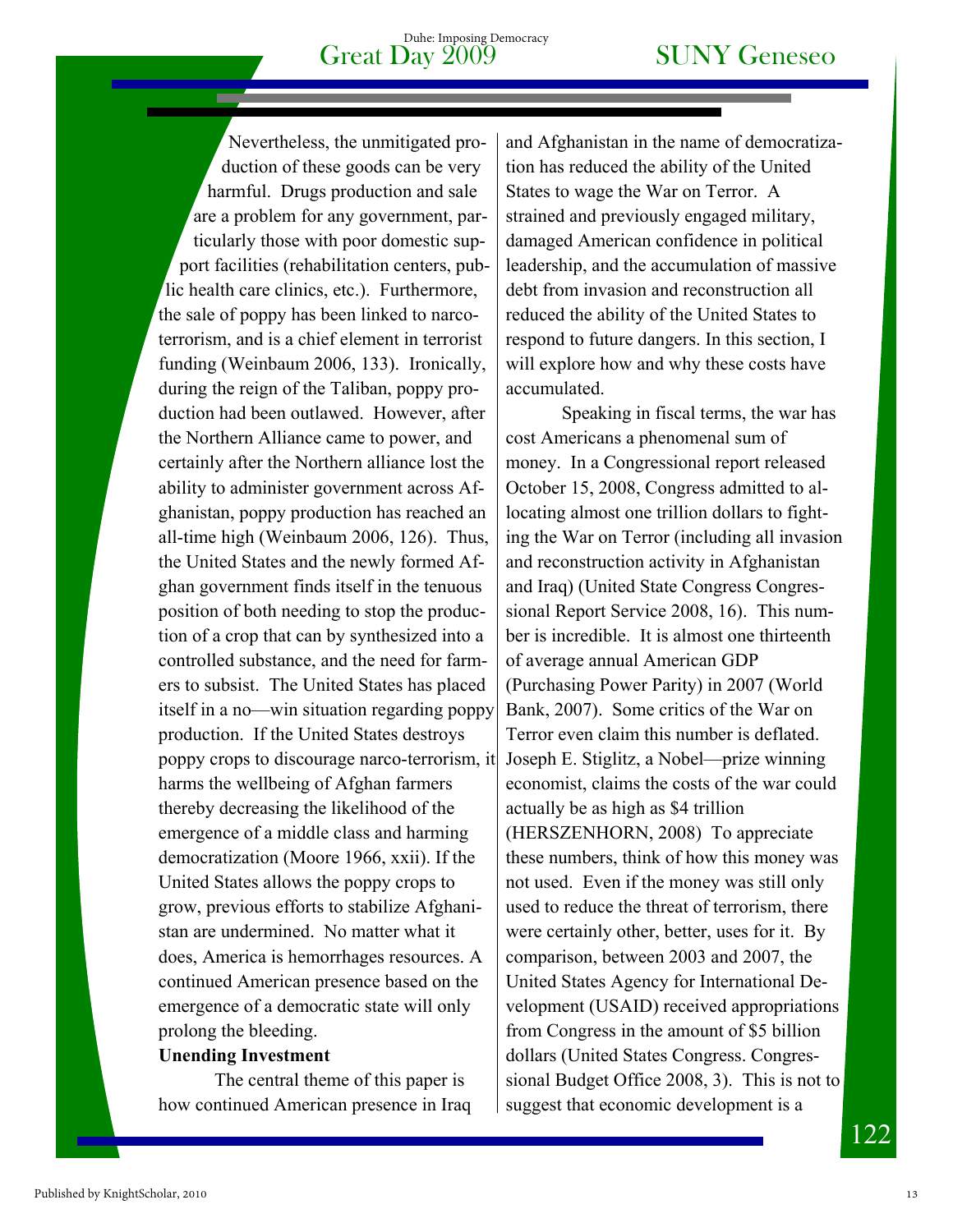suitable alternative from democratization in the War on Terror. However, by providing humanitarian assistance, the United States might at least have reduced the animosity many in Iraq and Afghanistan feel towards the United States. Had Iraq and Afghanistan turned into model democracies, these costs may have been bearable. However, this has not been the case.

 The United States military has also suffered as a result of its democratization efforts. The U.S. military is engaged in tasks for which it was not designed. American soldiers predominantly trained for combat environments, not the sort of peacekeeping missions necessary for state building and reconstruction (Dobbins 2006, 223). As mentioned earlier, the US military did possess a few resources that would be helpful for democratization such as the Army Corps of Engineers for assistance in creating civil infrastructure. However, these efforts have obviously proven insufficient. The sheer quantity of money that has been spent on private contractors and by Nongovernmental organizations in Iraq and Afghanistan is a testament to this deficiency.

 The credibility of American political elites has also suffered immensely because of the continued American presence in these two countries. In the immediate aftermath of 9-11, President George Bush experienced record approval ratings; what many considered to be a manifestation of the "rally 'round the flag" effect (Muller 2005, 47). In the run up to the war in Iraq, the Bush administration received another spike in approval. However, as the conflicts dragged on, as American expenses and casualties

mounted, and as the amount of time necessary for successful democratization became clearer, American public opinion waned. A poll conducted by CBS asked 844 American adults nationwide, "Do you think the result of the war with Iraq was worth the loss of American life and other costs of attacking Iraq, or not?" In August 2003, 46% of those surveyed said that they believed the costs were worth the results while 45% thought the costs were not worth it with 9% unsure (CBS News Poll, 2009). In March of 2008, CBS polled the same group and discovered that according to their survey, support had gone down significantly. In March 2008, only 29% of those surveyed though the costs were worth it while those who believed the results were not worth the costs rose to 64% of those surveyed with 7% unsure. This negative sentiment was directly reflected in American views of President Bush. In a Newsweek poll conducted by Princeton Survey Research Associates International asked 1,003 adults nationwide, ". . . Do you approve or disapprove of the way Bush is handling the situation in Iraq?" In May 2003, less than one month after the initial invasion of Iraq, 69% of Americans said that they approved of the Bush administration's handling, while only 26% disapproved with 5% not sure. In August 2005, over two years later, American views had obviously changed. Again, Princeton Survey Research Associates International conducted the poll. This time, 34% of Americans approved, 61% disapproved, and 5% were unsure. At the end of the second Bush term, the same poll found 68% of Americans disapproved of Bush's handling of Iraq (Newsweek Poll conducted by Princeton Survey Research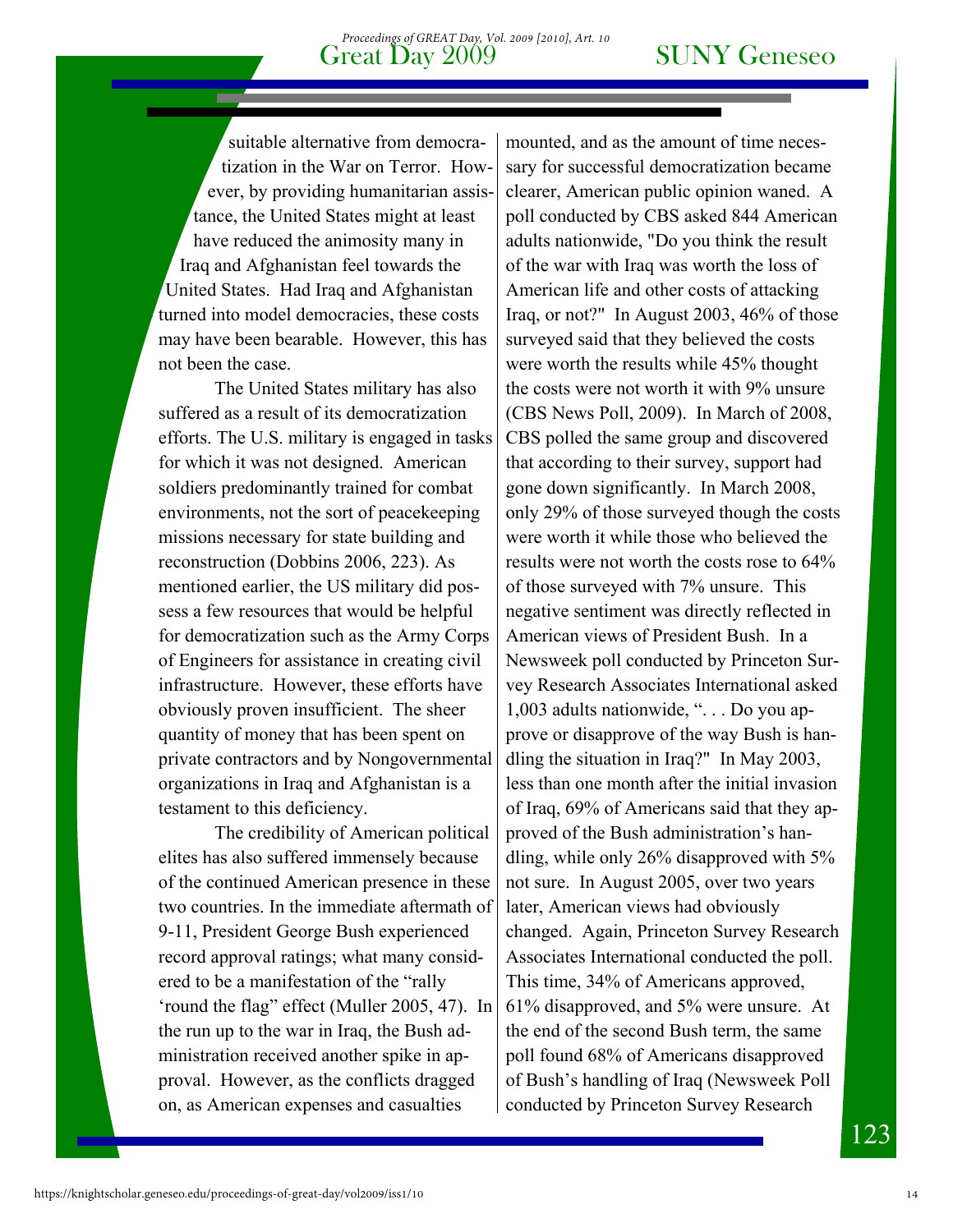Associates International, 2009). One popularly cited reason for why Americans stopped favoring the war and supporting American military leadership is "casualty phobia"(Feaver Gelpi and Reifler 2009, 8). This argument state argues that there may be initial support for the use of force, but the support evaporates rapidly and irrevocably at the sight of body bags." (Feaver Gelpi and Reifler 2009, 8). This certainly seems logical. As the criteria for American victory in Iraq and Afghanistan was made unattainable, each life lost in the conflicts became more deplorable. Obviously, as the United States prolongs its stay in Iraq and Afghanistan for the sake of democratization, it is likely that the credibility of political elites may suffer further damage.

But what has enabled the hemorrhaging of American dollars, lives, and domestic credibility in the name of democratization? The answer lies in the epistemological ambiguity of important terms in the War on Terror. Few American politicians stood against the invasion of Afghanistan in 2001. To do so would have been political suicide in a democratic society. Similarly, in the weeks leading to the 2003 invasion of Iraq, few politicians stood against the Bush administration. The stakes for being wrong were simply perceived as too high by most politicians (Ravi 2005, 55). Because of this uniform political support, the Bush administration introduced a number of terms into the discussion of the War on Terror. Two of the most important terms for this discussion were "victory" and "democracy." On May 2, 2003, U.S. President George Bush landed in full fighter regalia on the deck of the

U.S.S. Abraham Lincoln. The purpose of President Bush's visit to the Abraham Lincoln was to declare as the banner behind him said, Iraq was "Mission Accomplished." As is now known all too well, the mission was not yet finished. Nevertheless, the Bush administration made wining military campaigns against Iraq seem like the only criteria for a successful invasion (Ravi 2005, 45). However, when weapons inspectors concluded Iraq never possessed a WMD program, the Bush administration changed "victory" again. This time, victory took the current definition of a fully democratic Iraq. Of course, there no explanation was ever provided about exactly what a fully democratic Iraq meant. Internationally accepted free and fair elections? High voter registration and participation? The Bush administration never explained. Despite this ambiguity, in a November 30, 2005 address where he discussed strategy for the war in Iraq, George Bush used the term "victory" 15 times, and even posed a sign that said, "Plan for Victory" next to his podium (Berinsky Drukman, 2007, 128) Even though the definition for victory had changed, it was clear that the Bush administration still expected it. On a similar note, the Bush administration remained steadfast against the use of timetables for withdrawal from the two countries, and because of its precarious position, was unable to ensure the developing Iraqi government reached Washington-approved checkpoints. When Afghanistan's parliamentary elections were postponed from 2004 until 2005, the United States could only watch (United Nations Information Service 2005). Removing support for the nascent Afghani national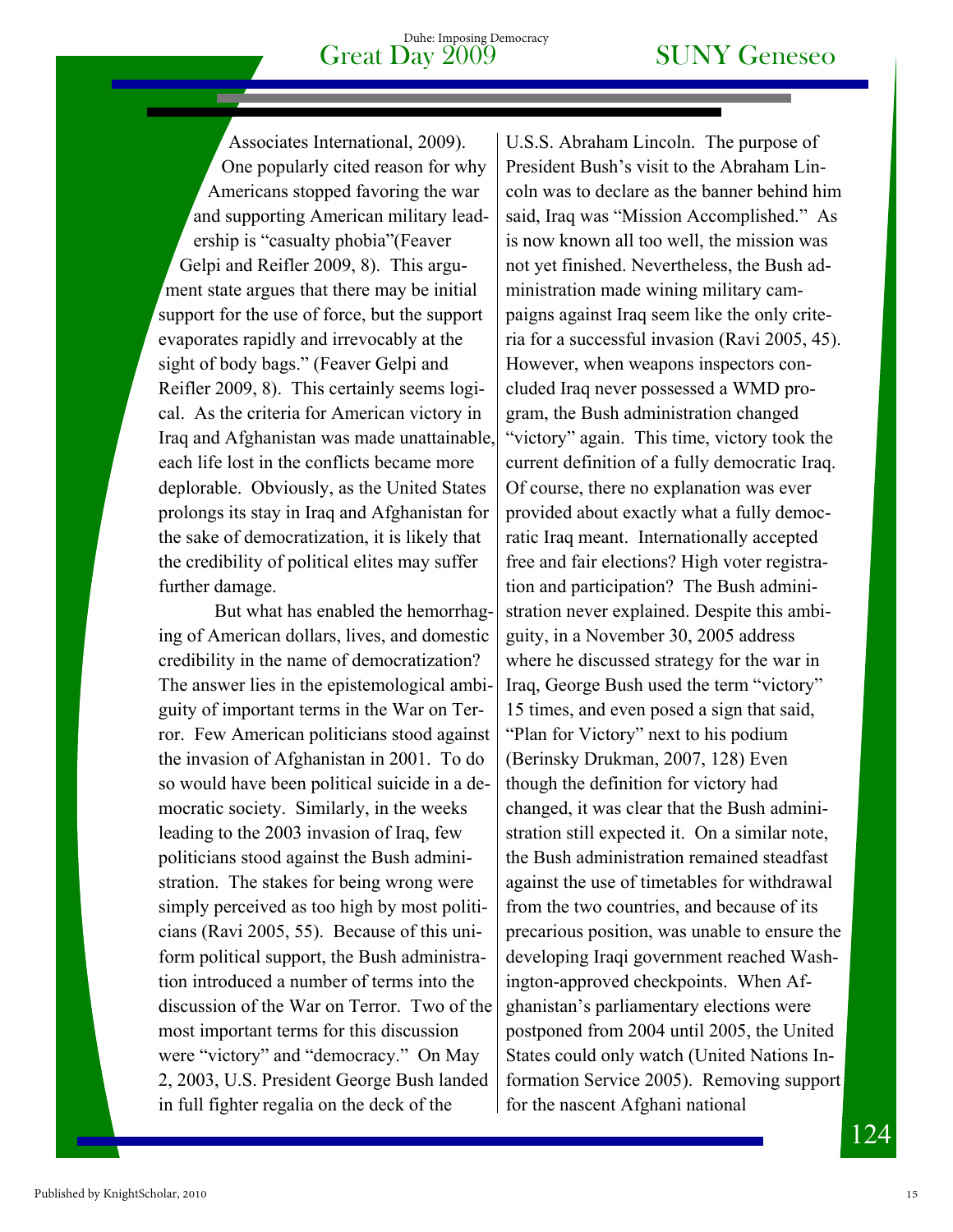government would not have yielded faster democratization. All that the United States could do was keep promoting security in Afghanistan and hope for better election conditions in 2005.

### **Unfriendly Friends**

The Bush administration did a spectacular job of alienating U.S. allies throughout the War on Terror. Immediately following 9-11, nations around the world flocked to America's support. From long time allies like Britain to countries with which the U.S. has had cooler relations such as Iran and Libya, international solidarity against the hijackings was astounding. Immediately after the attack, the nineteen members of NATO invoked Article 5 of the North Atlantic Treaty stating, that "an armed attack against one or more of them in Europe or North America shall be considered an attack against them all." The members of NATO went even further by pledging action including the "use of armed force." (Gordon 2002, 5) However, two and a half years later, in the weeks leading up to the United States invasion of Iraq, relations between the United States and its allies soured.

 Prior to the war, the International Atomic Energy Agency (IAEA) and the United Nations Monitoring, Verification, and Inspection Commission (UNMOVIC), had been investigating Iraq. These organizations are international bodies charged with investigating countries possessing nuclear technology for their compliance with international law. In the case of Iraq the IAEA and UNMOVIC were responsible for investigating Iraqi compliance with United Nations Security Council Resolution 1441.

Resolution 1441 offered Saddam Hussein a final opportunity to have Iraq comply with previous United Nations Security Council resolutions restricting Iraq's possession of both a nuclear material and certain prohibited armament in the wake of the 1991 Gulf War (The United Nations Security Council Resolution 1441, 2009). However, the investigation of Iraq was not fast enough for the Bush administration. Citing Iraqi unwillingness to allow inspectors into certain areas, the Bush administration claimed that Iraq was not fully disclosing its weapons program and was therefore in contravention of Resolution 1441 (Galbraith 2006, 102). The Resolution contained no specific triggers for military action. Nevertheless, U.S. representative to the United Nations John Negroponte did comment that, "If the Security Council fails to act decisively in the event of a further Iraqi violation, this resolution does not constrain any member state from acting to defend itself against the threat posed by Iraq, or to enforce relevant UN resolutions and protect world peace security." It was Negroponte's caveat that would later be used by the Bush administration as a justification for the Iraq invasion.

 The international community was not supportive of U.S. military action in Iraq. Particularly after IAEA and UNMOVIC investigators presented evidence for Iraqi compliance to Resolution 1441, the international community saw U.S. militarism as disconcerting (Wall, 125). Although the United States would claim that it assembled a "Coalition of the Willing" to support it during a war with Iraq, the coalition was strongly influenced by bribes and coercion by the United States (Anderson Bennis and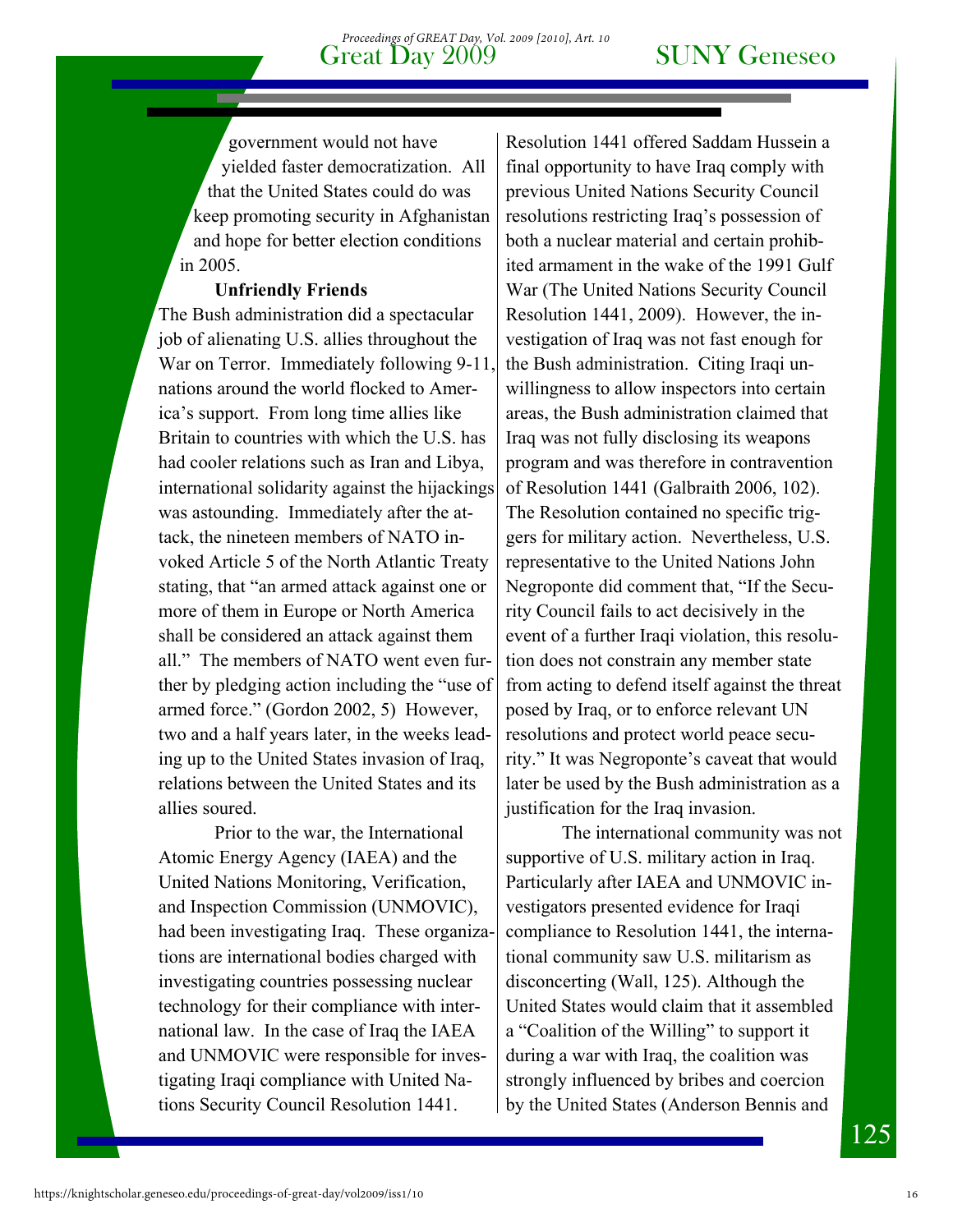Cavanagh 2003, 8—10). Those countries that were not part of the "Coalition" were ostracized, in many cases by the American public itself. France in particular experienced American rancor through boycotts of French products, jokes focusing on French military cowardice, and even childish renaming of items that contained the word "French" (i.e. "french fries" became "freedom fries"). None of this is good for utilizing the international goodwill created after 9-11. For their part, "The French see a new aggressive strain of messianic universalism in U.S. policy, a willingness to impose democracy by use of the U.S. military." which they see as deeply troubling (Wall 2004, 126). As the United States continues its presence in Iraq and Afghanistan because of a dedication to the emergence of democracy, this view is unlikely to change.

### **Policy Prescriptions**

Given these grotesque realities, what steps should the Obama administration take to correct America's course in fighting the War on Terror? The answer to this is in three parts. First, the United States must extricate itself from the politics of Iraq and Afghanistan as much as possible. Secondly, the US must reducing instances of overt hostility towards Muslims within US military practices. Finally, the Obama administration needs to work to heal relationships between the US and the international community while convincing the international community to share the burden of state building when necessary. These three tactics will address the major obstacles to the War on Terror that have arisen as a result of attempts by

the United States to democratize Iraq and Afghanistan. These recommendations are a start. Had the Bush administration undertaken these policies in the early days of the two invasions, it is unlikely that conditions would have degenerated as seriously as they have. Thus, the impacts of these actions are likely to carry repercussions that may not have necessarily have occurred if implemented sooner. The above prescriptions are likely to encounter serious problems in implementation. However, "obstacles on the ground" must be addressed one way or another if the United States seeks to correct its mistakes

It is important to mention that as of this writing, the Obama administration has taken several significant steps towards many of these goals. However, much more work is needed before the ill—effects of attempts to democratize Afghanistan and Iraq can be eradicated. As President, Barack Hussein Obama (a Democrat, America's first black President, and a man with Muslim family) is in a unique position to shape how the United States fights the War on Terror. Now, the only question that remains is if he is up to the challenge.

American removal from Iraqi and Afghani governance is critical. Without this, all other measures to fix the problems generated by these democratizations may be fruitless. At a basic level, governments must concern themselves with two things: legitimacy and sovereignty. Lacking either of these things will result in the devolution of society into lawlessness. Without sovereignty, governments are unable to control citizens. Without legitimacy, constant internal power struggles will make a unified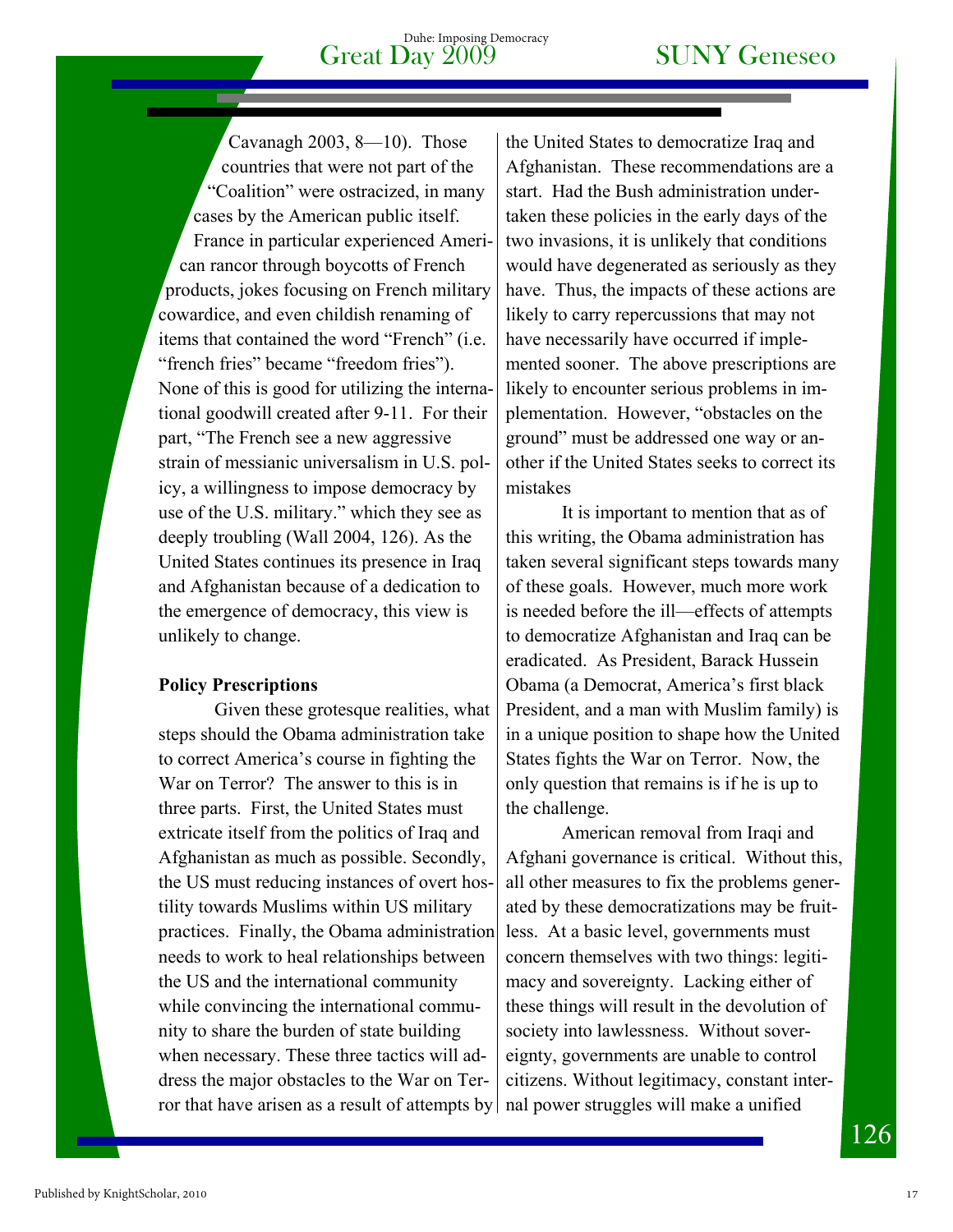government impossible. While its presence in Iraq and Afghanistan may assist in governmental sovereignty (the United States military has extensively trained local Afghanis and Iraqis in combat and security measures (Obama, 2009)) it has hindered governmental legitimacy in the process. With separatist groups and religiously motivated political groups jockeying for power, such chinks in legitimacy of the new governments with weak civil societies may be fatal.

While it may not be feasible for the United States to quickly and completely divorce itself from Iraq and Afghanistan, it can certainly start by removing itself from much of the politics of the two countries. The Obama administration must develop a list of objectives the United States will pursue in these countries, and fulfill them at the discretion of the host governments. Furthermore, these goals need to be apolitical and object goods for all Iraqis and Afghanis. A good example of this is security. Simultaneously, the United States must create a list of goals and it expects the Iraqi and Afghani governments to accomplish. These goals must be reasonable and they also must be accompanied by reasonable timetables. Despite its weaknesses in fighting terrorism, the United States military is certainly more capable of upholding security than the infant governments. Furthermore, if the United States enforces security everywhere equally, not just in areas that are friendly toward America, the potential for harming the legitimacy of indigenous governments may diminish. However, the Iraqi and Afghani governments must work diligently towards democracy for American efforts to be fruitful.

Interestingly, if this policy is undertaken, it is likely that American objectives and Iraqi and Afghani objectives may sync on a number of key issues. Both the Iraq and United States governments want al Qaeda in Iraq (AQI) agents apprehended. Working with the Iraqi government may be the best way to achieve this, while simultaneously making it more difficult for AQI to gain supporters who are against the US presence. By creating delineating responsibilities and goals, the United States will be providing strong support to democratization, but in such a way that it will more likely result in a full democracy.

A serious blunder of the Bush administration was the impact of American counterterrorist activity on the perceptions of Muslims around the world. The problem was so significant that one of the major focuses of President Obama's first trip abroad was to assure the "Muslim world" that the United States, "is not and will never be at war with Islam" (Cooper, 2009). Of course, soundbites from President Obama may not be sufficient to outweigh Muslim antipathy. Overt targeting of Islam and Muslims in the War on Terror have scarred American relations with many Muslims (Pew Global Attitudes Project, Pew Research Center, 2009). To correct its course, the United States must not allow further cause to those who think the United States is at war with Islam. Obama has made significant strides in this regard. Closing the infamous American military base and prisoner detention center at Guantanamo Bay, Cuba is an excellent first step. As discussed, intentionally removing the phrase "War on terror" from the lexicon of American foreign policy is another step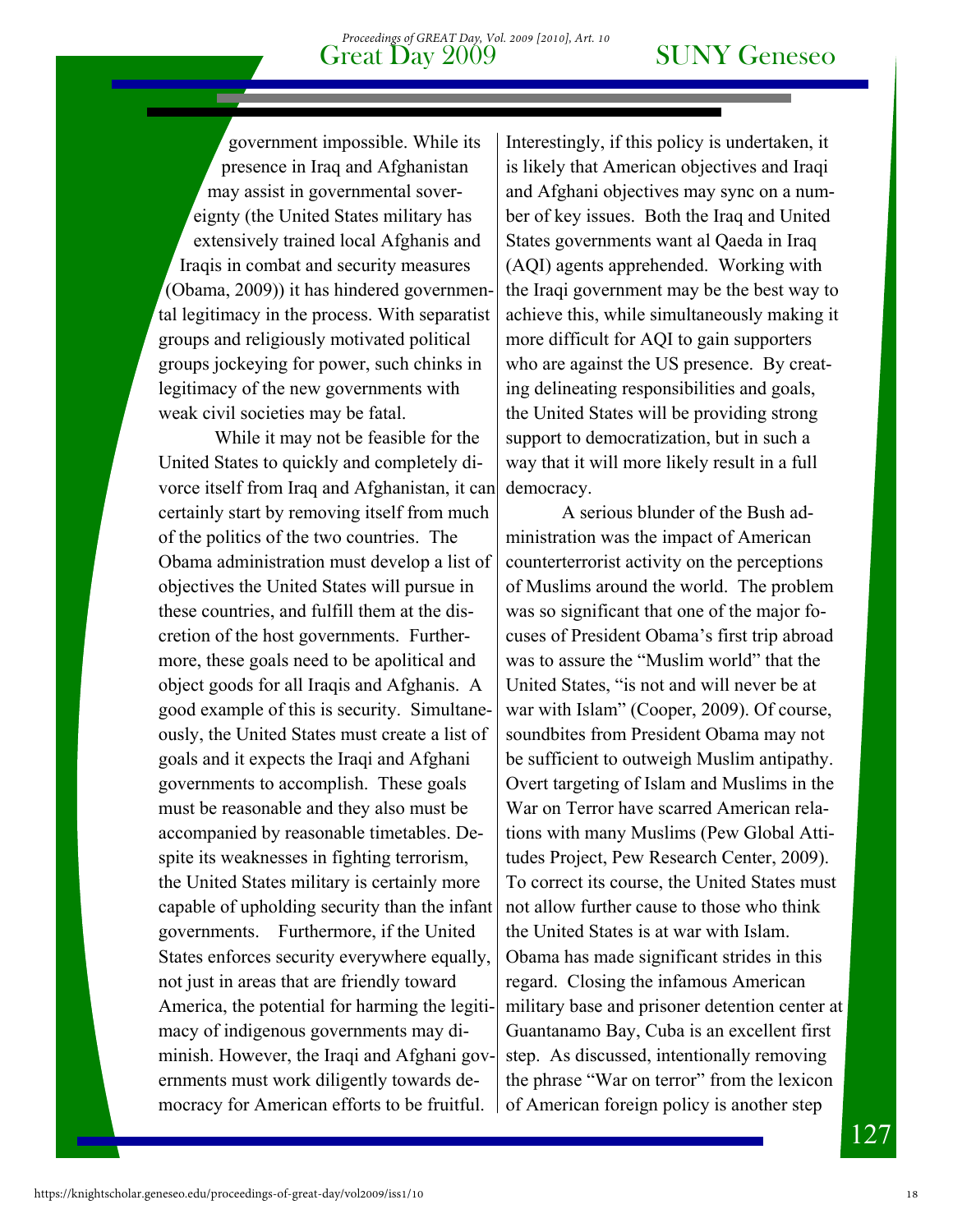in the right direction. These efforts must be continued if the United States is ever to win back the public opinion of Muslims around the world.

Finally, the United States must work to reintegrate the international community into the War on Terror. America had widespread international support after 9-11. However, the costs of involvement to America combined with American pomposity have made it unlikely for other countries to volunteer in the War on Terror. Contributing to this unease is the knowledge that Tony Blair, Prime Minister of Britain and chief supporter of the United States during the Iraqi Invasion, received so much domestic backlash that he lost his position as PM. Similarly, politicians in countries like Australia and Spain came to power with promises that they would remove their country from the Coalition. This is obviously a problem for the United States which already supplies the majority of resources for the two conflicts. President Obama's charge will thus be twofold for reintegrating the international community into the War on Terror. First, he will need to convince politicians that they will not necessarily loose popular support just by assisting in the War. Second (although related), President Obama needs to impress upon the international community that fighting terrorists must be a concern of every country. If Barack Obama can get more countries in the world invested in the notion of preventing terrorist attacks, then proving that politicians will not lose domestic support will come naturally. Without the international involvement in the War on Terror, costs to Americans will be much higher, and the likelihood for success will be wage the War on Terror.

### much lower. **Conclusion**

In this essay I have shown how democratization has harmed the ability of the United States to wage the War on Terror. Theoretically, democratization may have been the solution for rebuilding Iraq and Afghanistan after the United States invaded. However, poor planning, and insufficient resources have stymied the emergence of democratic institutions in these two states. Despite this slowness in democratization, political elites have defined victory in these two countries as the emergence of fully democratic governments. This decision has angered many indigenous Iraqis and Afghanis, necessitated enormous and continual resource investment from the United States, and has tarnished U.S. image internationally. Despite these issues, American policy can be corrected. The Obama administration must work to differentiate the War on Terror from what many Muslims perceive as a "War on Islam." Furthermore, the Obama administration must develop concrete criteria for victory and abide by those criteria for committing a judicious withdrawal from Iraq and Afghanistan. Finally, the Obama administration must involve other countries in the War on Terror. This is important both because it will enable the United States to defer some of the expenses of the War on other countries, but also because the goals of the War on Terror are beneficial to all states. These tasks will be difficult to achieve, but not impossible. By halting America's tireless commitment to democratization in Iraq and Afghanistan, in the long run, the United States will be in a much better position to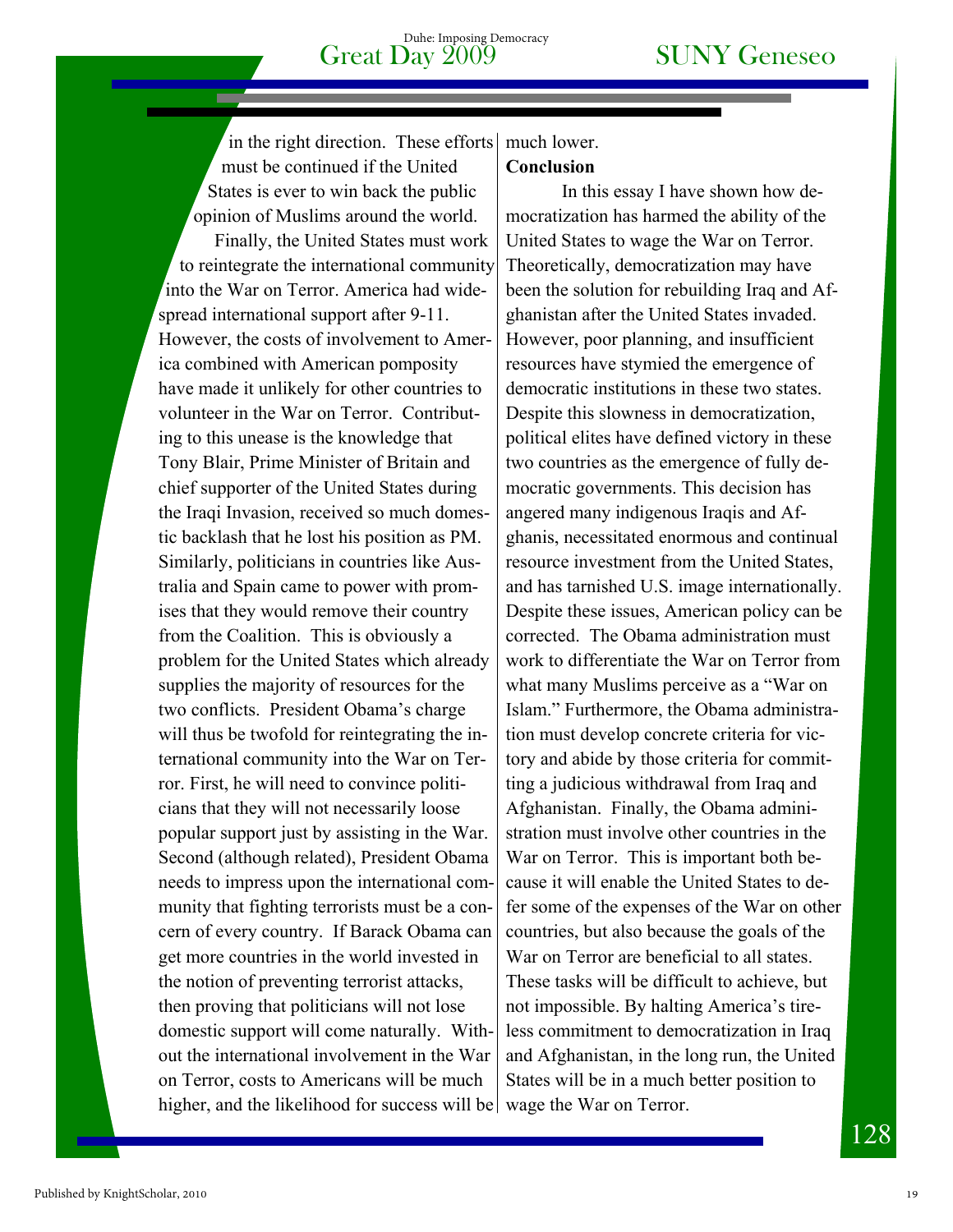## **References**

Scott L. Althaus, Devon M. Largio. December 8, 2004. *When Osama Became Saddam: Origins and Consequences of the Change in America's Public Enemy #1.* PS Online. http:// www.communication.illinois.edu/salthaus/ althaus.pdf. (Accessed 10 March, 2009)

 Baker, Peter. *The Words Have Changed, but Have the Policies?* The New York Times Online. http:// www.nytimes.com/2009/04/03/us/politics (Accessed 5 April, 2009) Adam J. Berinsky, James N. Drukman.2007.*THE POLLS—REVIEW .* Public Opinion Quarterly.Vol. 71 Issue 1, 126— 141.

Bhutto, Benazir. 2008. *Reconciliation: Islam, Democracy, and the West*. Harper Perennial: New York

Byman, Daniel. 2009. *US Counter-terrorism Options: A Taxonomy* In Terrorism and Counter Terrorism: Understanding the New Security Environment. 2009 by Russell D.

Howard, Reid L. Sawyer, Natasha E Bajema. and Barry R. McCafrey. McGraw Hill: Boston

CBS News Poll. *"Do you think the result of the war with Iraq was worth the loss of American life and other costs of attacking Iraq, or not?"* http:// www.pollingreport.com/iraq.htm. (Accessed 13 April 2009)

Cooper, Helene. *America Seeks Bonds to Islam, Obama Insists.* The New York Times. http://www.nytimes.com/2009/04/07/world/ europe/07prexy.html?partner=rss&emc=rss (Accessed 9 April, 2009)

Dobins, James. 2006, *Learning the Lessons of Iraq* In Nation Building: Beyond Afghanistan and Iraq Edited by Francis Fukuyama. Johns Hopkins University Press: Baltimore

 Dodge, Toby. *The Causes of US Failure in Iraq*. Survival. Volume 49, Number 1. 85— 106. http://www.informaworld.com/smpp/ content~content=a773453684~db=all (Accessed 12 April, 2009)

Duelfer, Charles.*Comprehensive Report of the Special Advisor to the DCI on Iraq's WMD.* https://www.cia.gov/library/reports/ general-reports-1/iraq\_wmd\_2004/ index.html. (Accessed 10 February, 2009)

Edward Mansfield, Jack Snyder. 2007 *Electing to Fight: Why Emerging Democracies Go to War.* MIT Press: Cambridge, Massachusetts

Forman, Johanna Mendelson. *Striking Out in Baghdad: How Postconflict Reconstruction Went Awry* In Nation Building: Beyond Afghanistan and Iraq Edited by Francis Fukuyama. Johns Hopkins University Press: Baltimore

Fukuyama, Francis. 2006. Nation Building: Beyond Afghanistan and Iraq. Johns Hopkins University Press: Baltimore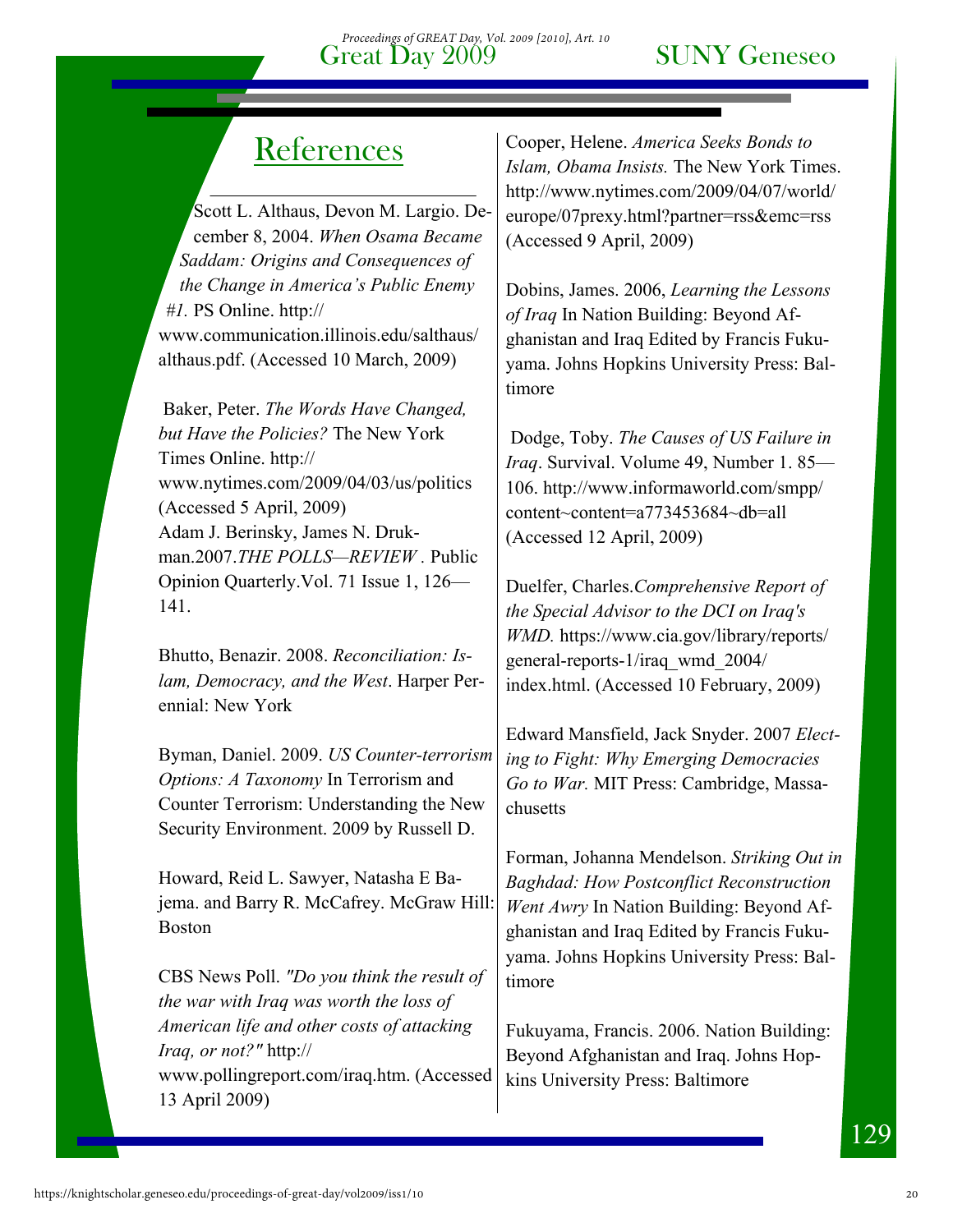Peter D. Feaver, Christopher Gelpi, and Jason Reifler. 2009. *Paying the Human Costs of War: American Public Opinion and Casualties in Military Conflicts. Princeton University Press*: Princeton

Galbraith, Peter W. 2006. *The End of Iraq: How American Incompetence Created A War Without End*. Simon and Schuster, Incorporated: New York

Gause III, Gregory F. September/October 2005. *Can Democracy Stop Terrorism?* Foreign Affairs Magazine

Goodson, Larry P. 2006. *The Lessons of Nation-Building in Afghanistan* In Nation Building: Beyond Afghanistan and Iraq Edited by Francis Fukuyama. Johns Hopkins University Press: Baltimore

Gordon, Philip H. *NATO After 11 September***.** Survival. Volume 43. Number 4. http:// www.brookings.edu/views/Articles/ Gordon/2002wintersurvival.pf. (Accessed 9 February, 2009)

Herszenhorn, David M. *Estimates of Iraq War Cost Were Not Close to Ballpark.*  http://www.nytimes.com/2008/03/19/ washington. (Accessed 4 February, 2009)

Hoffman, Bruce. 2006. *Defining Terrorism* In Terrorism and Counter Terrorism: Understanding the New Security Environment. 2009 by Russell D. Howard, Reid L. Sawyer, Natasha E Bajema. and Barry R. McCafrey. McGraw Hill: Boston

Howard, Russell D. 2009. *The New Terrorism.* In Terrorism and Counter Terrorism: Understanding the New Security Environment. 2009 by Russell D. Howard, Reid L. Sawyer, Natasha E. Bajema. and Barry R.

McCafrey. McGraw Hill: Boston Ike, Nobutaka. [1950] 1969. The Beginnings of Political Democracy in Japan. New York: Greenwood Press Publishers

Lawrence, Wright. 2006. The Looming Tower: Al-Qaeda and the Road to 9/11. Random House: New York London School of Economics. 2004. *What is Civil Society?* http://www.lse.ac.uk/ collections/CCS/what is civil society.htm. Created March 1, 2004 (Accessed 26 April, 2009)

Moore, Barrington Jr. 1966. Social Origins of Dictatorship and Democracy: Lord and Peasant in the Making of the Modern World. Beacon Press: Boston

Moneten, Jonathan. Spring 2005. *The Roots of the Bush Doctrine: Power, Nationalism, and Democracy Promotion in U.S. Strategy.*  International Security. Volume 29. Issue 4. 112—156

Mueller, John. November/December 2005. *The Iraq Syndrome*. Foreign Affairs Magazine. Volume 84. Issue 6. 44—54

Newsweek Poll conducted by Princeton Survey Research Associates International*.". . . Do you approve or disapprove of the way Bush is handling the situation in Iraq?"*  www.pollingreport.com/iraq3.htm. Created July 11-12, 2007. (Accessed 13 April,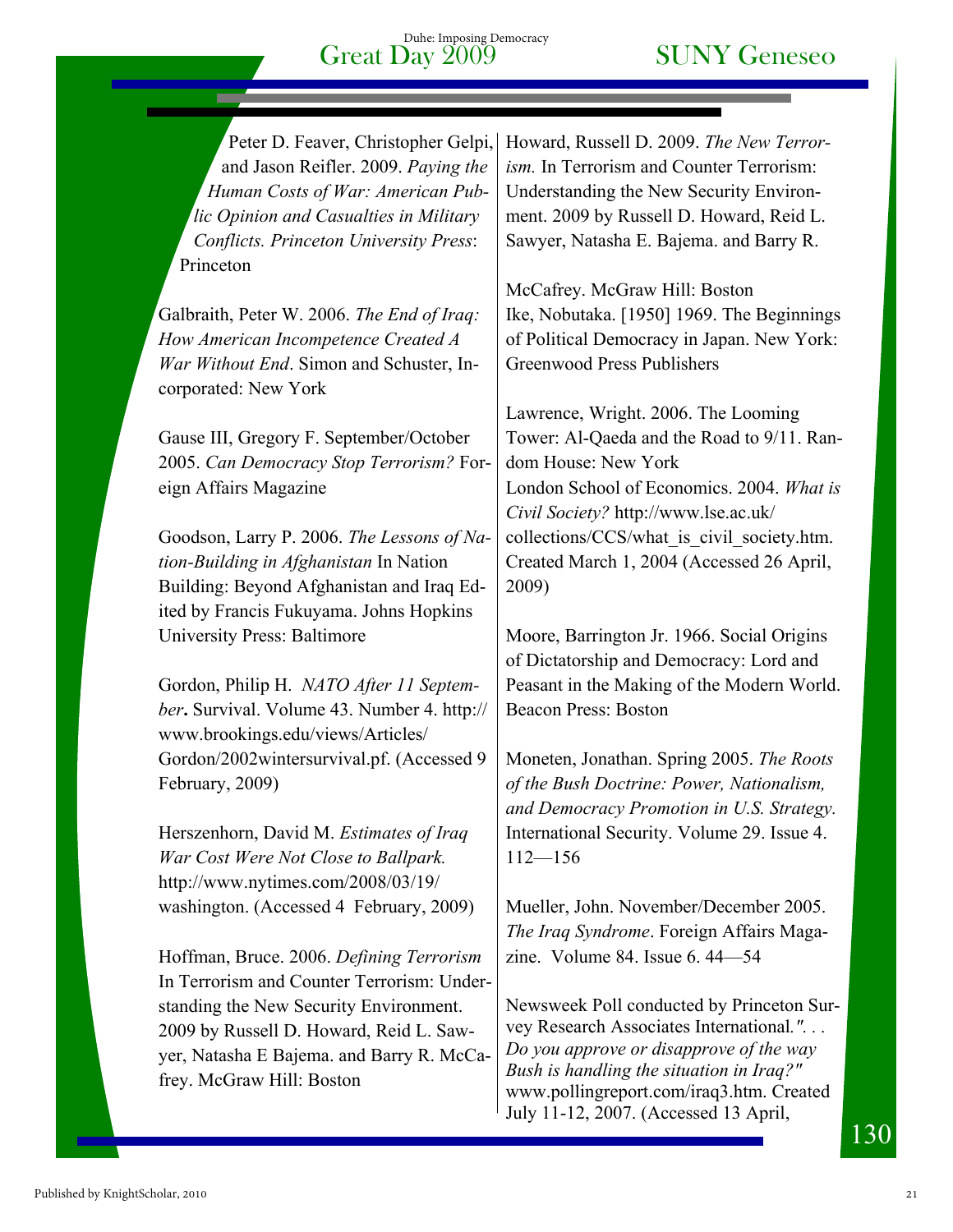Nikolas K. Gvosdev, Ray Takeyh, *Do Terrorist Networks Need A Home?* In Terrorism and Counter Terrorism: Understanding the New Security Environment. 2009 by Russell D. Howard, Reid L. Sawyer, Natasha E Bajema. and Barry R. McCafrey. McGraw Hill: Boston

Obama, Barack. *REMARKS BY THE PRESI-DENT ON A NEW STRATEGY FOR AF-GHANISTAN AND PAKISTAN.* http:// www.whitehouse.gov/the\_press\_office/ Remarks-by-the-President-on-a-New-Strategy-for-Afghanistan-and-Pakistan/. (Accessed 3 April, 2009)

Minxin Pie, Samia Amin , and Seth Garz. *Building Nations: The American Experience* In Nation Building: Beyond Afghanistan and Iraq (2006) Edited by Francis Fukuyama. Johns Hopkins University Press: Baltimore

Pew Global Attitudes Project, Pew Research Center. *America's Image Slips, But Allies Share U.S. Concerns Over Iran, Hamas No Global Warming Alarm in the U.S., China: America's Image and U.S. Foreign Policy*. http://pewglobal.org/reports. (Accessed 24 March, 2009)

Ravi, Narasimhan. 2005. *Looking beyond Flawed Journalism: How National Interests, Patriotism, and Cultural Values Shaped the Coverage of the Iraq War.* The Harvard International Journal of Press/Politics, Vol. 10, No. 1, 45—62

Bruce Russett, John Oneal. 2001. Triangulating Peace: Democracy, Interdependence and International Organizations. W.W. Norton and Company: New York

United Nations Security Council. United National Information Service in Vienna. March 23, 2005. *Mid-September Earliest Possible Date for Afghanistan Parliamentary Elections, Special Representative Tells Security Council.* Pub. No. SC/8339

United Nations Security Council. UN Security Council Resolution 1441. http:// www.worldpress.org/specials/iraq/ unscr1441.htm. (Accessed 3 February, 2009)

United States Congress. Congressional Budget Office. 2008. Contractors' Support for US Operations in Iraq. Pub. No. 3053

United States Congress. Congressional Research Service. October 15, 2008. *The Cost of Iraq, Afghanistan, and Other Global War on Terror Operations Since 9/11.* Order Code RL33110

United States Office of Homeland Security. July 2002. *National Strategy for Homeland Security*. http://www.dhs.gov/xlibrary/ assets/nat\_strat\_hls.pdf (Accessed 15 April , 2009)

Varshney, Ashutosh 2002. *Ethnic Conflict and Civic Life: Hindus and Muslims in India*. New Haven: Yale University Press

Wall, Irwin M. Winter/Spring 2004. *The French—American War Over Iraq.* Volume 10. Issue 2. 123—139